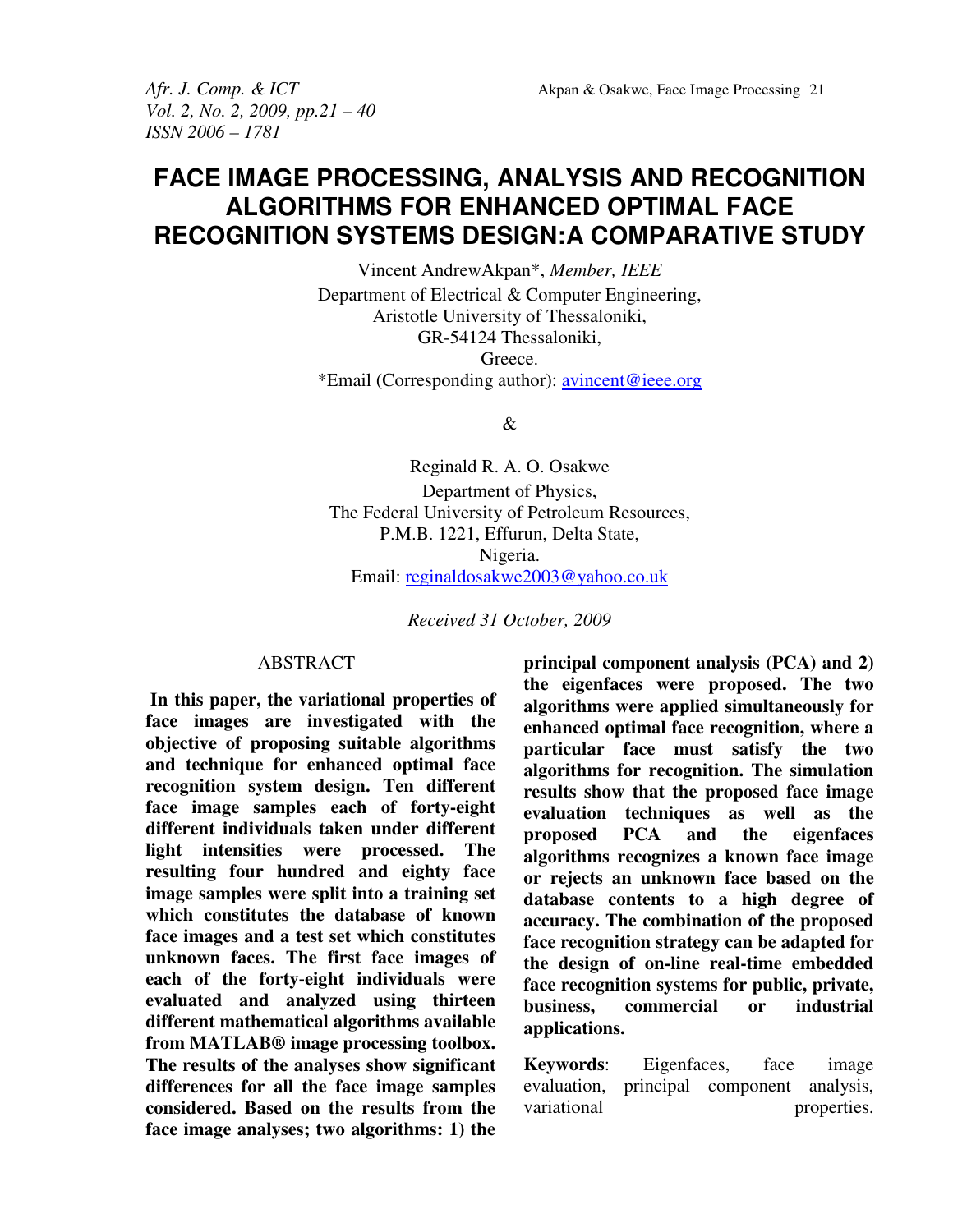## I. INTRODUCTION

Faces and fingerprints recognitions have become an interesting field of research in recent times due to the increased identity fraud in our society reaching unprecedented proportions. To this end much emphasis and research have been placed on emerging algorithms and automated technologies for face and fingerprint identification and recognition. Ideally a face or fingerprint detection system should be able to take a new face or fingerprint and return a name identifying that person if the person exists in the database, or return an error of nonexistence if there is no correspondence of such face or fingerprint. Statistically, faces and fingerprints can also be very similar. Using standard image sizes and the same initial conditions, a system can be built that looks at the statistical relationship of individual pixels; so that from signal processing point of view, the face and fingerprint recognition problem boils down essentially to the identification of an individual based on an array of pixel intensities and in addition to whatever information can be gleaned from the image to assign a name to the unknown set of pixel intensities. Characterizing the dependencies between pixel values becomes statistically a digital signal processing problem.

The theoretical foundations of digital signal processing were laid by Jean Baptiste Joseph Fourier [1]. Major theoretical developments in digital signal processing theory were made in the 1930s and 1940s by Nyquist and Shannon, among others (in the context of digital communication) and by the developers of the Z-transform (notably by Zadeh and Ragazzini in the West, and Tsypkin in the East) [2], [3]. The history of applied digital signal processing (at least in the electrical engineering world) began around the mid-1960s with the invention of the fast Fourier transform (FFT) [2], [4]. However, its rapid

development started with the advent of microprocessors in the 1970s [5], [6]. In the present discussion, for space limitation and simplicity, we shall limit our investigations to face recognition since it might be possible to apply the proposed algorithms and techniques to fingerprints.

Several approaches to the overall face identification and recognition [7], [8], [9] problems have been devised over the years with considerable attention paid to methods by which effective face identification and recognition can be replicated. The intuitive way to do face recognition is to look at the major features of the face and compare them to the same features on other faces. Extensive research in face statistical data compression technique using principal component analysis (PCA) technique [10], face features comparisons and recognition based on the eigenfaces technique [11], and the direct face classification scheme using discrete cosine transform (DCT) coefficients [12], [13] have been reported. In [14], a comparative study of face recognition algorithms has been conducted and several issues such as: 1) preprocessing and cropping of the faces to equal and consistent sizes, database creation for the preprocessed images, and 2) a major problem in the amount of light intensity on the original face images have been reported. The comparison of the eigenfaces algorithm with the fisherfaces algorithm [15], [16] have also been reported; where it has been recommended that both algorithms can be used for accurate face recognition results except with higher computational load in the later which might limit its application in realtime systems. In addition to the above issues, the face data compression techniques has provided additional challenges to the face identification and recognition problem such as: 1) generating worse face images which are different from the original image [10], and 2) the difficulties associated with the restoration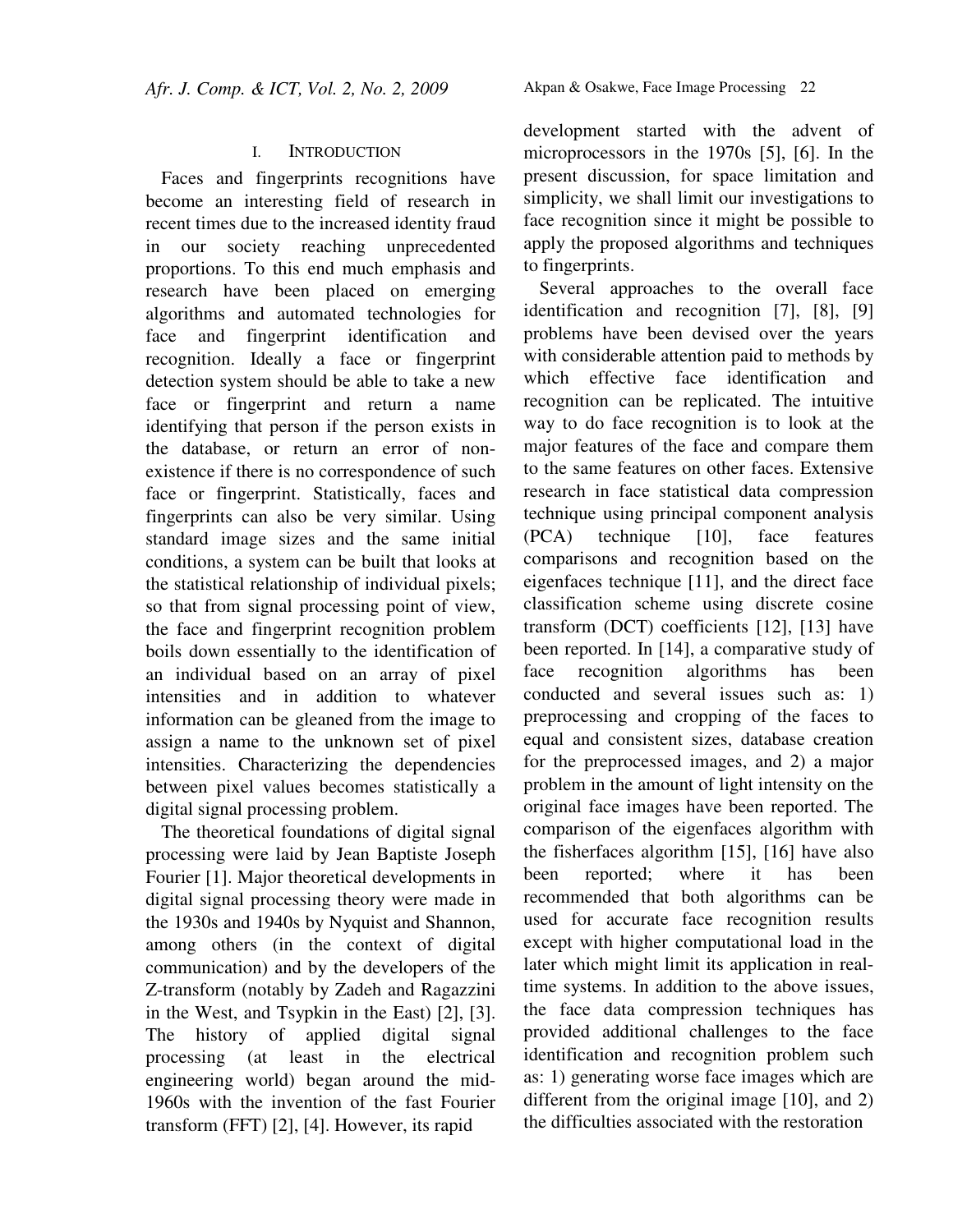of the original face image leading to the inclusion of color information. This second problem has led to the new fractal image encoding research fields [17], [18], [19].

In general, the face identification and recognition problem becomes more complicated and computationally intensive as the number of the face images increases especially when used in real-time [20]. As reported in [11], a 90% success in face recognition is achieved using the eigenfaces algorithm and this algorithm has been widely used in research papers [20], [21], [22] but with greater light intensity on well-taken face images.

In the present study, we seek to investigate the variational properties of face images for enhanced optimal identification and recognition by evaluating the statistical data derived from a well-reduced form of each of the original face images under different angular positions and light intensities. Based on the results of the evaluation we propose two algorithms based on the: 1) PCA and 2) eigenfaces algorithms.

The rest of the paper is organized as follows: In Section II we present the material and methodology employed in this study. The evaluation algorithm, its analysis and results are also presented in this section. The proposed PCA and the eigenfaces algorithms are formulated in Section III. The applications of these two algorithms for enhanced face recognition together with their results are given in Section IV. A brief conclusion and recommendation are presented in Section V.

# **II. FACE IMAGE PROCESSING, EVALUATION AND ANALYSIS**

# *A. Materials and Methodology for Obtaining the Faces*

The material employed in this study were four hundred and eighty (480) joint photographic expert group (JPG) face image

Akpan & Osakwe, Face Image Processing23



Fig. 1. Original face image (OFI) samples.

 samples, shown in Fig. 1) taken with a Samsung® DIGIMAXS500/CYBER530 digital camera [23]. The 480 face image samples consist of 10 different face samples of 48 individuals (students) taken at The Federal University of Petroleum Resources, Effurun,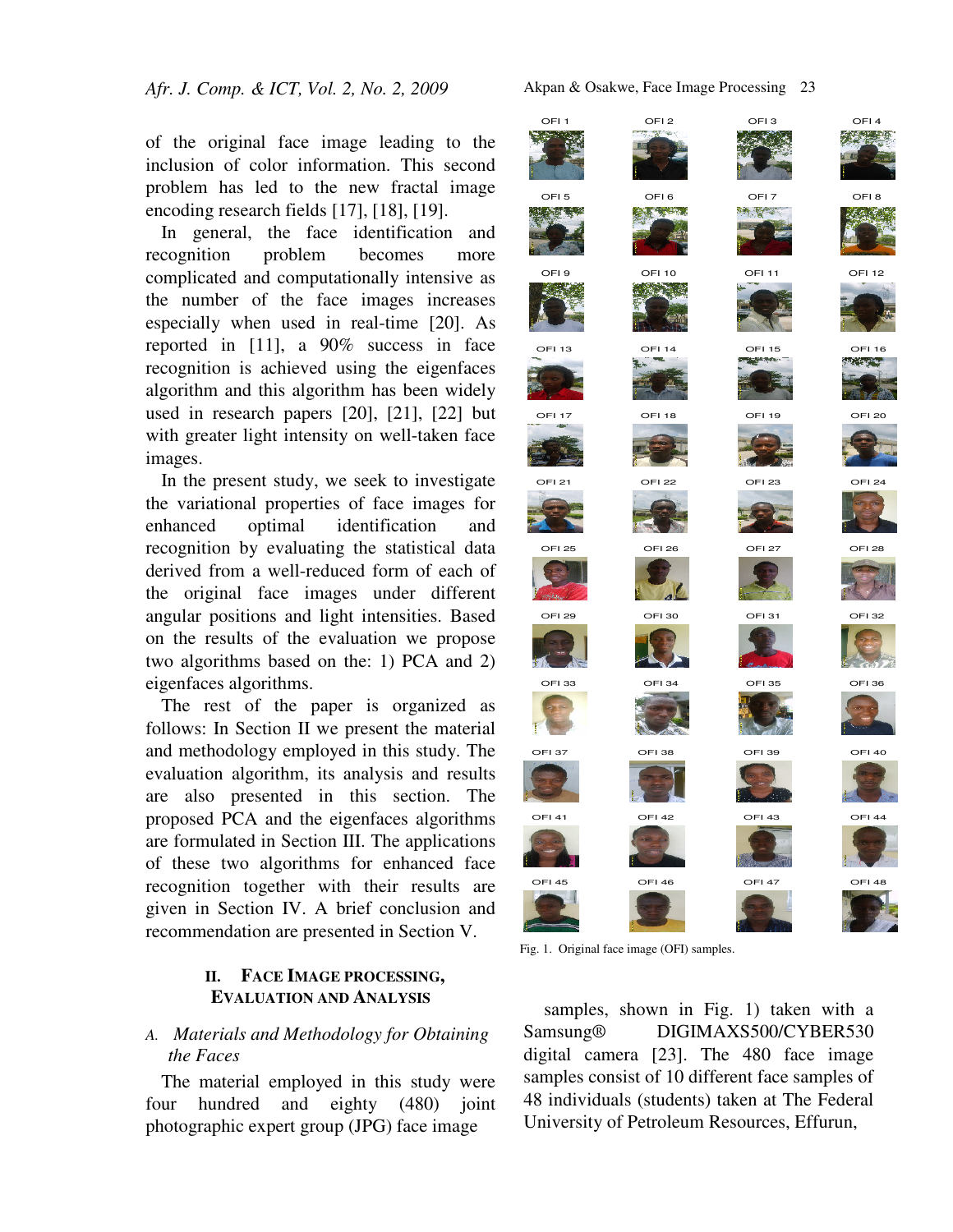Delta State, Nigeria. Out of the 480 face image samples, the first 75% (360 face images) shown in Fig. 1 were used to form the database of known faces images while the remaining 25% (120 face images) were reserved for investigating the performance and validation of the proposed face recognition algorithms. Due to space limitation, only the first out of the 10 face image samples for each of the 48 individuals are shown here. The proposed evaluation algorithm in this study are written, compiled and analyzed using MATLAB® 2009a from The MathWorks Inc. [24] software running on an Inter® Core™ Duo CPU E6750@2.67GHz computer on a Windows™ XP platform.

#### *B. Processing of the Face Images*

The processing of images is necessary to enhance fast and accurate image identification and recognition. Moreover, when the numbers face images are relatively large, each face image must be pre-processed by reducing its size and converting the image to a format requiring less memory storage capacity. In other to reduce the memory consumption for storing the face images, all the JPG face images were converted and resized to portable graymap (PGM) images of height 114 pixels and width 114 pixels, filtered to remove noise using an adaptive Wiener filter (AWF), and finally resized from their original height 640 pixels and width 480 pixels to 114 by 114 pixels respectively.

The PGM filtered and resized face images were then used for analysis in other to identify and recognized any face image within the database. The pre-processed face images (PPFI) used for analysis are the shown in Fig. 2 (note: rather than presenting all the 480 face image samples used in this work, only the first out of the ten face images for each of the 48 individual is shown in Fig. 2 for space economy). The pre-processing algorithm for

| <b>TABLE I</b>                             |
|--------------------------------------------|
| THE FACE IMAGE EVALUATION ALGORITHMS USING |
| <b>MATLAR®</b>                             |

```
% 1. Load the known face image from database 
  (Only once for faster comparison)
 load image1_facedb % Face database
 load image2_pca % PCA data database
```

```
% 2. Incoming face image (INFI) for recognition. 
 In this study, this image is randomly from the 
 480 original face images (OFI) in terms of 
 their number sequence between 1 and 480. 
 src face = input('Please enter any number
 between 1 and 480 to recognize image = ');
```
% 3. Evaluate the input face image identity number to check if it is within the database limit. Otherwise prompt the user to enter a valid identity number. Image5\_evalsrc;

```
% 4. Convert the JPG face images to PGM to reduce 
 storage memory requirements and display result.
 i_face = imread(strcat('face',num2str(inface), 
 \ldots'.JPG'));
 imwrite(i_face,'I_Fac.pgm'); 
 I Fac = imread('I Fac.pgm');
 figure(1), imshow(i_face); title('OFI ##');
```

```
% 5. Filtering and resizing the PGM face images.
  AWF_Face = \text{wiener2}(I_Fac, [3 3], 0.8);rf Face = imresize(AWF_Face,([114 114);
 figure(2), imshow(rf_Face), 
 title('PPFI ##')
```

```
% 6. Reshape the filtered image matrices to 
 comply with MATLAB's toolboxes for 
 analysis. 
 [DIM, LEN] = size(rf_Face); nn=3;re\_Face = reshape(rf\_Face, DIM*LEN/nn,nn);LEN_re = length(re_Face);new_reFace = double(re_Face);
```
% 7. Analysis of the PPFI for each face image.  $STD_Face = std(new_TeFace, 1, 2);$  $M_Face$  = mean(new\_reFace);  $S_F$ cae = sum(new\_reFace);<br>SVD\_Face = svd(new\_reFace);

```
= svd(new_reFace);
DCT_Face = dct2(new_reFace); 
VAR_face = sqrt(sum(new_reFace.^2)/LEN_re);FFT_Face = fftshift(new_reFace,1); 
Q_Face = detrend(new_reFace,'linear','true');
drf_Face = double(rf_Face);[VEC, VAL] = eig(drf\_Face);CVM_Face = cov(new_reFace); 
VCVM_Face = diag(cov_face); 
 SDCVM_Face = sqrt(diag(cov(new_reFace);
```
the face images are given in number one through number six in the algorithm of TABLE I. In the following subsection we present the evaluation algorithms used in the analysis of each face image.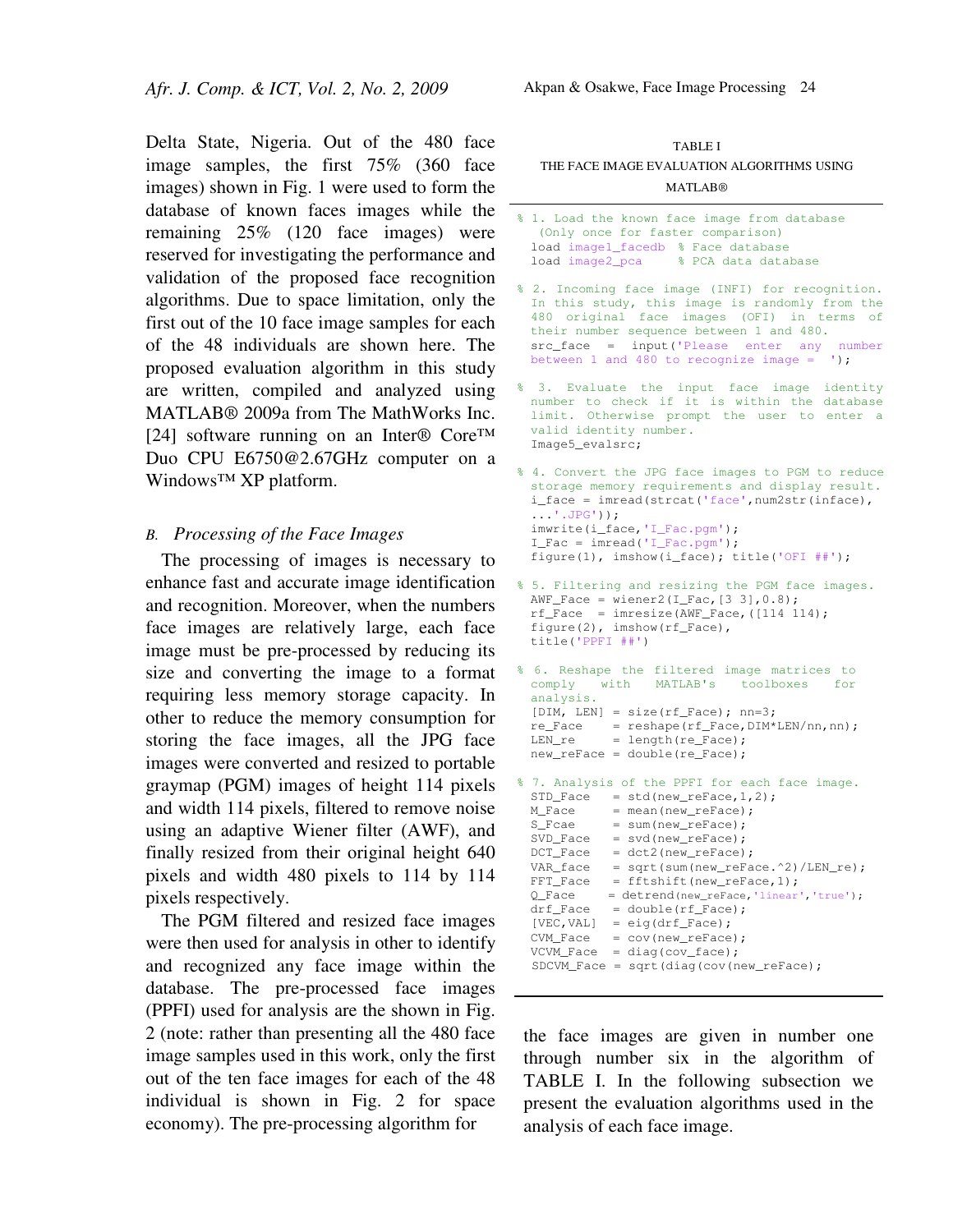|            | RE-ANALYZING THE ANALYTICAL RESULTS OF NUMBER 6 IN   |  |                             |         |
|------------|------------------------------------------------------|--|-----------------------------|---------|
|            | TABLE I FOR DISTINGUISHING PROPERTIES BETWEEN IMAGES |  |                             |         |
| STD_anal   | = mean(STD_Face);                                    |  | $\frac{1}{2}$ For Fig. 3(a) |         |
| M_anal     | $=$ mean (M_Face);                                   |  | % For Fig. 3(b)             |         |
| S anal     | $=$ mean (S Face);                                   |  | % For Fig. 3(c)             |         |
| SVD_anal   | $=$ mean (SVD Face);                                 |  | % For Fig.                  | 3(d)    |
| DCT anal   | $= sum(mean(DCT face))$ ;                            |  | % For Fig.                  | 3(e)    |
| VAR anal   | $=$ mean (S face);                                   |  | % For Fig.                  | 3(f)    |
| FFT anal   | $=$ mean (mean (FFT Face));                          |  | % For Fig.                  | 4 (a)   |
| O anal     | $= sum(diag(Q_face));$                               |  | % For Fig.                  | 4(b)    |
| EVEC_anal  | $= sum(diag(Vec_face));$                             |  | % For Fig.                  | 4(c)    |
| VAL_anal   | = sum(mean(Val_face));                               |  | % For Fig.                  | 4(d)    |
| CVM anal   | $=$ mean (mean (CVM Face)); $\frac{1}{6}$ For Fig.   |  |                             | 4(e)    |
| VCVM anal  | $=$ mean (VCVM Face) ;                               |  | % For Fig.                  | 4 (f)   |
| SDCVM anal | $=$ mean (SDCVM Face);                               |  | % For Fig.                  | 4 ( α ) |

TABLE II

Due to the fact that our ambition in the present investigation is high, we wish to stress here that the face images were not *cropped* so as to focus only on the foreface as can be seen in Fig. 1. This is to allow for the investigation and verification of the efficiency of the face identification and recognition strategies proposed in the present study; where a particular face sample can be taken amidst a crowd, criminal scenes or abnormal scenarios either with full light intensity and vice versa.

## *1) Evaluation of the Face Images using MATLAB®*

Fourier transform (FFT\_Face), compute the Fig. 2. The pre-processed and AWF face images (PPFI) samples. Each of the face images were analyzed using thirteen different analysis algorithms available from MATLAB® in other to deduce the distinguishing and variational properties of each face image sample based on the results of their analysis. The thirteen variational properties investigated are summarized by the MATBLAB® algorithms listed in number seven of TABLE 1 namely: standard deviation (STD Face), mean (M Face), summation (S\_Face), singular value decomposition (SVD\_Face), discrete Fourier transform (DCT\_Face), basic variance (VAR\_Face), fast residual by subtracting the column mean from each column of the face image matrix (Q\_Face), eigenvectors (VEC) and



eigenvalues (VAL), covariance matrix (CVM\_Face), variance of the covariance







الموسيق















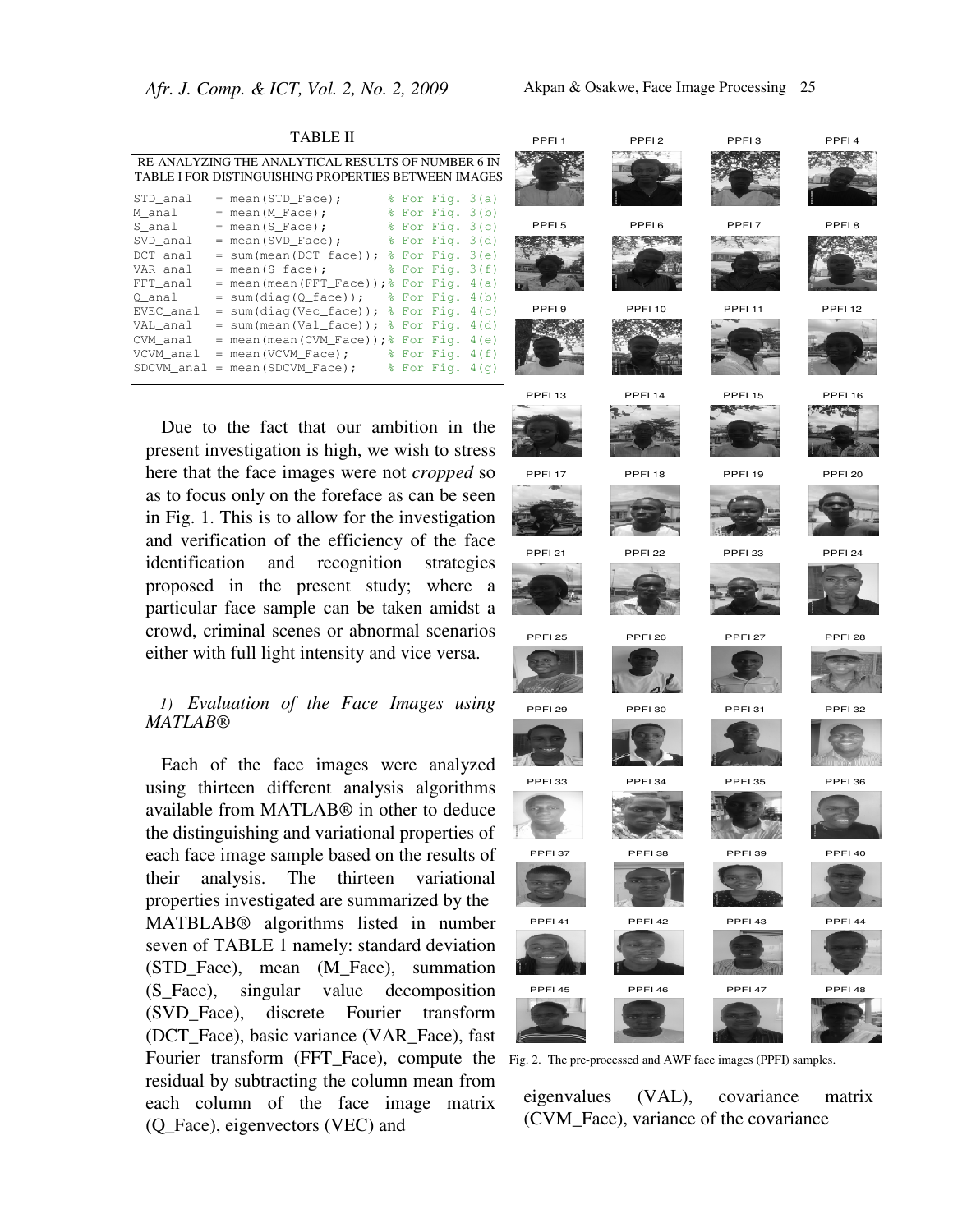

Fig. 3. The first part of the analytical results of the evaluation algorithm of TABLE II.

matrix (VCVM\_Face), and STD of the covariance matrix (SDCVM\_Face). These eleven parameters are selected because they form an integral part of the PCA, eigenfaces and eigenfisher algorithms for face recognition, image/signal processing and image data compression techniques.

## *C. Analysis of the Face Images*

The analysis considered in the present study



Fig. 4. The second part of the analytical results of the evaluation algorithm of TABLE II.

for evaluating all the thirteen parameters to investigate the variational properties of the face images are summarized in TABLE 2. The analyses were performed on the face images shown in Fig. 2. The results of these analyses are presented in Fig. 3 (a) – (f) and Fig. 4 (a) –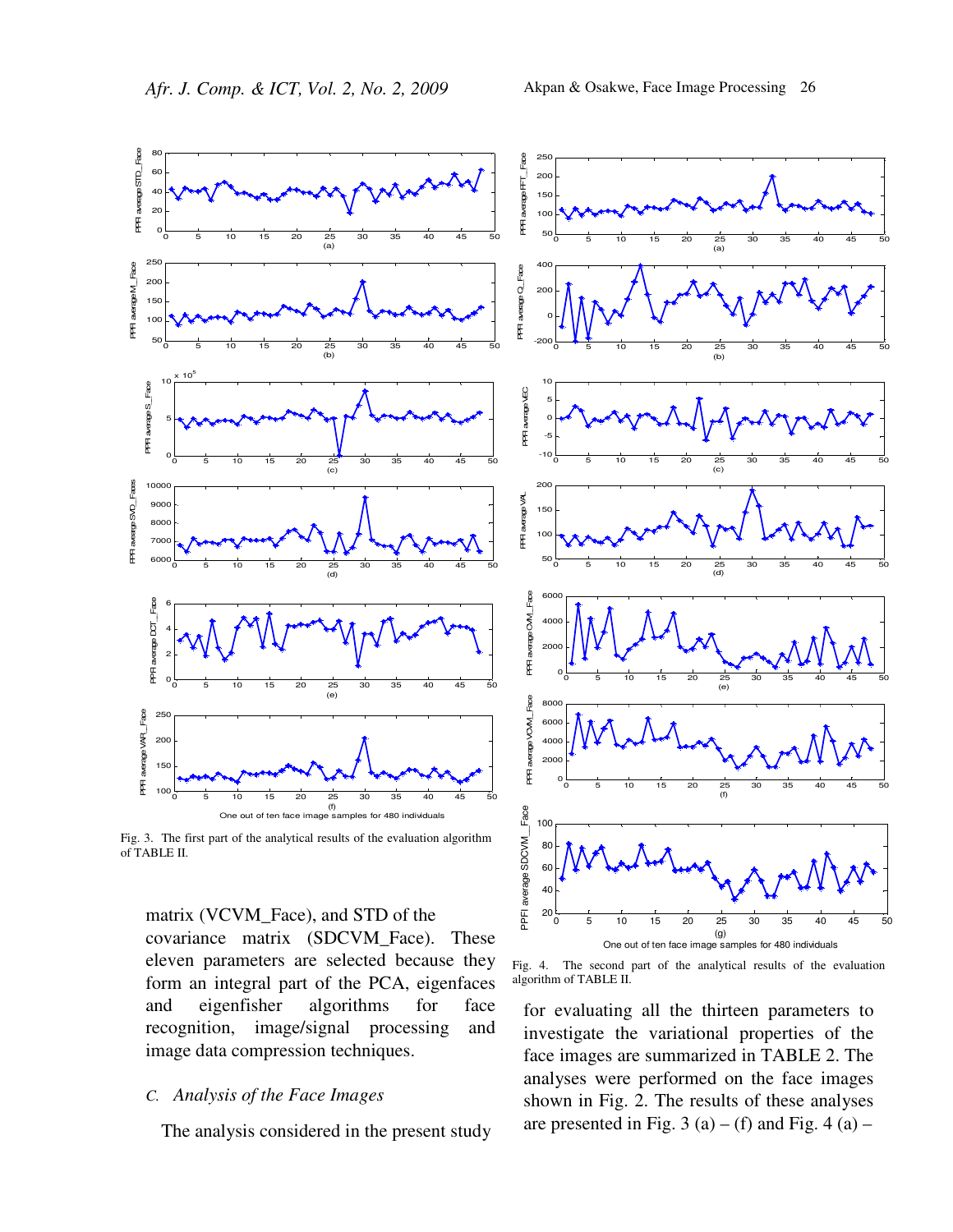(g). The graphs of Fig. 3 and Fig. 4 show the variations in the properties for each of the face image samples evaluated in Section II-C. The DCT\_Face, Q\_Face, and VEC results of Fig. 3 (e), Fig. 4 (b) and Fig. 4(c) respectively show well distributed variations of the face images. Also the CVM, VCVM\_Face and SDCVM of Fig. 4 (e), (f) and (g) respectively clearly distinguish each face image.

# III. THE FACE IMAGE EVALUATION AND RECOGNITION ALGORITHMS

# *A. A. The PCA Algorithm Based on the SVD Algorithm*

Principal component analysis (PCA) is an orthogonal linear transformation tool that transforms data to a new coordinate system such that the greatest variance by any first coordinate (called the first principal component), the second greatest variance on the second coordinate, and so on [11], [25], [26]. PCA is theoretically the optimum transform for given data in least square terms and it involves a mathematical procedure that transforms a number of possibly correlated variables into a smaller number of uncorrelated variables called principal components. The first principal component accounts for as much of the variability in the data as possible, and each succeeding component accounts for as much of the remaining variability as possible [25]. The PCA is the simplest of the true eigenvectorbased multivariate analyses. Often, the PCA operation can be thought of as revealing the internal structure of the data in a way which best explains the variance in the data. Furthermore, PCA provides a strategy on how to reduce a complex data set to a lower dimension to reveal the sometimes hidden, simplified structure that often underlie it.

Two methods, with their merits and

demerits, have been proposed in [25] for the evaluation of PCA using the: 1) covariance method and 2) correspondence analysis. Based on the results of the face evaluation recognition of TABLE I of Section II-C presented in Section II-D, we proposed a SVD algorithm which will utilize the properties of the covariance matrix to achieve faster and more concise computation of the principal components of the face images. In the following we present the SVD algorithm to facilitate the solution of the PCA algorithm. The mathematical intuition of the SVD is detailed in [26] and [27]. While the SVD formulated in [26] is directly related to PCA; the SVD formulation in [27] avoids PCA directly. The approach presented here combines ideas from [26] and [27].

# *1) The formulation of the PCA Algorithm*

Given an arbitrary  $m \times n$  matrix  $\Phi$ , the objective of the PCA is to find some orthonormal matrix P by constructing another matrix  $\Theta = P\Phi$  such that  $C_E = \frac{1}{n-1}\Theta\Theta^T$  is diagonalized. The rows of P are the principal components of Φ ; where *m* is the number of measurement types, *n* is the number of samples (measurement trials), and is the  $C_E$ covariance matrix (an explanation of  $C_E$  is provided in *Corollary 1* below). Thus, by rewriting  $C_E$  as

$$
C_E = \frac{1}{n-1} \Theta \Theta^T = \frac{1}{n-1} (P\Phi)(P\Phi)^T = \frac{1}{n-1} P\Phi \Phi^T P^T
$$

$$
= \frac{1}{n-1} P(\Phi \Phi^T) P^T = \frac{1}{n-1} PAP^T
$$
(1)

where  $A = \Phi \Phi^{T}$  and by APPENDIX II, *A* is a symmetric matrix.

Then, by the theorems of APPENDICES III AND IV, we recognize that the symmetric matrix *A* is diagonalized by an orthonormal matrix of its eigenvectors. According to the theorem of APPENDIX IV, we can express *A*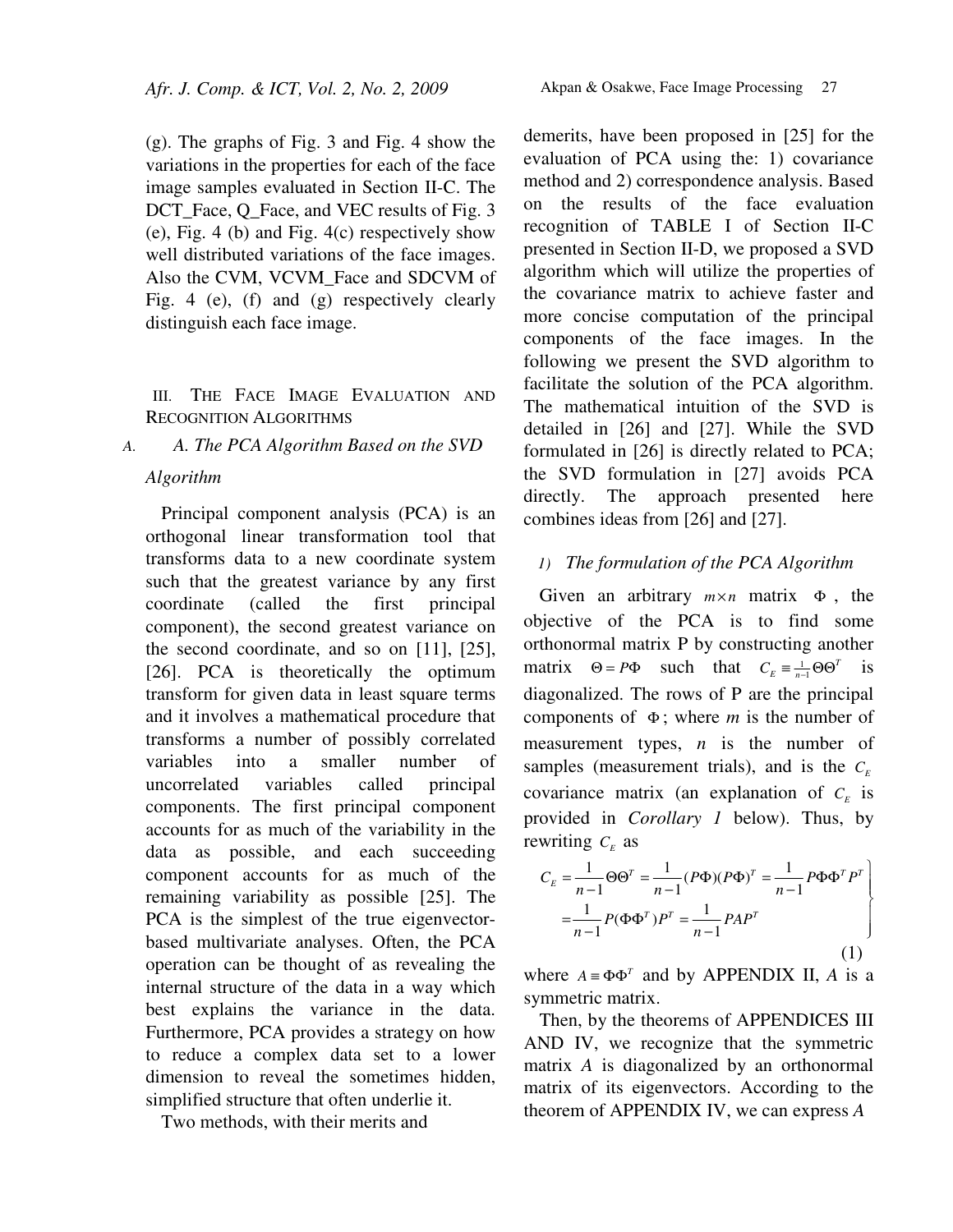as:

$$
A = EDE^{T}
$$
 (2)

where  $D$  is a diagonal matrix and  $E$  is a matrix of eigenvectors of *A* arranged as columns. The matrix *A* has  $r \leq m$  orthonormal eigenvectors where r is the rank of the matrix *A*. the rank of *A* is less than m when *A* is *degenerate* or all data occupy a sub-space of dimension  $r \leq m$ . The issue of degeneracy is handled here to maintain the orthogonality, we select an  $(m-r)$  additional orthonormal vectors to "fill" up" the matrix *E*. we note that these additional vectors do not effect the final solution because the variances (see *Corollary 1*) associated with these directions are zero.

To obtain the principal components (*PCs*) of  $\Phi$ , we select the matrix *P* in (1) as a matrix where each  $p_i$  is an eigenvector of  $A = \Phi \Phi^T$ . By selecting and substituting  $P = E^T$  into (2), we obtain:

 $A = P<sup>T</sup> DP$  (3) Using (3) and the theorem of APPENDIX I (i.e.  $P^{-1} = P^{T}$ ), we recomputed (1) as follows:

$$
C_E = \frac{1}{n-1} PAP^T = \frac{1}{n-1} P(P^T D P) P^T = \frac{1}{n-1} (PP^T) D (PP^T)
$$
  
=  $\frac{1}{n-1} (PP^{-1}) D (PP^{-1}) = \frac{1}{n-1} D$   
(4)

As it is evident in (4), the choice of P diagonalizes  $C_E$  as we desired. Finally, we summarize the PCA procedure as follows: 1) the PCs of  $\Phi$  are the eigenvectors of  $\Phi \Phi^T$  or the rows  $p_i$  of *P*; and 2) the  $i^h$  diagonal of  $C_E$ is the variance of  $\Phi$  along  $p_i$ .

Thus, computing the  $PCs$  of  $\Phi$ , reduces to 1) subtracting off the mean of each measurement type; and 2) computing the eigenvectors of  $\Phi \Phi^T$ .

#### *2) The formulation of the SVD Algorithm*

Here, let Φ be an arbitrary  $n \times m$  matrix and

 $\Phi^T \Phi$  be a rank *r*, square and symmetric  $m \times m$ matrix. Also let  $\{\hat{\alpha}_1, \hat{\alpha}_2, ..., \hat{\alpha}_r\}$  be the set of *orthonormal m*×1 eigenvectors (see APPENDIX IV second part for proof of orthonormality) with associated eigenvalues  $\{\lambda_1, \lambda_2, ..., \lambda_r\}$  for the symmetric matrix  $\Phi^T \Phi$ such that  $(\Phi^T \Phi) \hat{\alpha}_i = \lambda_i \hat{\alpha}_i$ ;  $\varsigma_i = \sqrt{\lambda_i}$  are positive real and termed the singular values; and  $\{\hat{\beta}_1, \hat{\beta}_2, \dots, \hat{\beta}_r\}$  be the set of  $n \times 1$  vectors defined by:

$$
\hat{\beta}_i = (1/\varsigma_i) \Phi \hat{\alpha}_i \tag{5}
$$

where *i* and *j* are the length of *m*. Before stating the last two additional properties required for deriving the SVD algorithm, it is necessary to first consider the Theorem below for the orthonormality and orthogonality properties of  $\Phi$ .

#### *Theorem 1:*

For any arbitrary  $m \times n$  matrix Φ, the symmetric matrix  $\Phi^T \Phi$  has a set of orthonormal eigenvectors of  $\{\hat{\alpha}_1, \hat{\alpha}_2, \dots, \hat{\alpha}_r\}$  and a set of associated eigenvalues  $\{\lambda_1, \lambda_2, ..., \lambda_k\}$ (see APPENDIX IV). The set of vectors  $\{\Phi \hat{\alpha}_1, \Phi \hat{\alpha}_2, \dots, \Phi \hat{\alpha}_r\}$  then form an orthogonal basis (see APPENDIX I for proof), where each vector  $\Phi \hat{\alpha}_i$  is of length  $\sqrt{\lambda_i}$ . Based on the dot product of any two vectors [26], we have the following:

$$
(\Phi \hat{\alpha}_i) \cdot (\Phi \hat{\alpha}_j) = (\Phi \hat{\alpha}_i)^T (\Phi \hat{\alpha}_j) = \hat{\alpha}_i^T \Phi^T \Phi \hat{\alpha}_j
$$
  
=  $\hat{\alpha}_i^T (\lambda_j \hat{\alpha}_j) = \lambda_i \hat{\alpha}_i \cdot \hat{\alpha}_j$ 

So that  $(\Phi \hat{\alpha}_i) \cdot (\Phi \hat{\alpha}_i) = \lambda_i \delta_i$  (6)

where *j* is the length of *n*.

Equation (6) arises due to the fact that the set of eigenvectors of  $\Phi$  is orthogonal resulting in the Kronecker delta  $\delta_{ii}$ . Alternatively, (6) can be expressed from [26] as: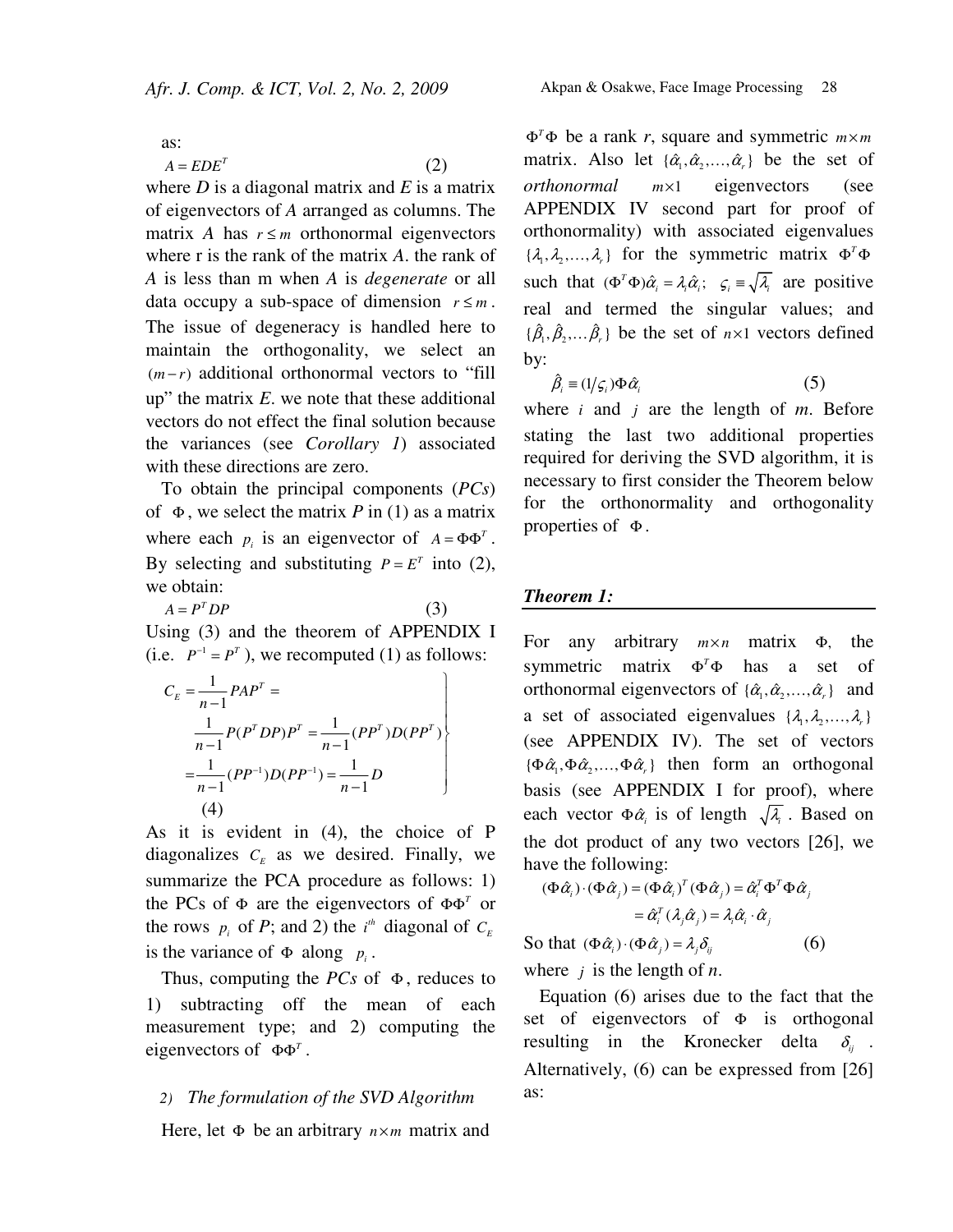$$
(\Phi \hat{\alpha}_i) \cdot (\Phi \hat{\alpha}_j) = \begin{cases} \lambda_j & i = j \\ 0 & i \neq j \end{cases}
$$
 (7)

which states that any two vectors in the set are orthogonal. The second property arises from (6) by realizing that the length squared of each vector can be defined as [26]:

$$
\left\|\Phi\hat{\alpha}_i\right\|^2 = (\Phi\hat{\alpha}_i) \cdot (\Phi\hat{\alpha}_i) = \lambda_i \tag{8}
$$

With Theorem 1, we can define the following two properties (see also APPENDIX I for proof of orthogonality):

$$
\hat{\alpha}_i \cdot \hat{\alpha}_j = \begin{cases} 1 & \text{if } i = j \\ 0 & \text{otherwise} \end{cases} \tag{9}
$$

$$
\|\Phi \hat{\alpha}_i\| = \varsigma_i \tag{10}
$$

Finally, we define the "value" version of SVD as a restatement of (5) which can be expressed as:

$$
\Phi \hat{\alpha}_i = \varsigma_i \hat{\beta}_i \tag{11}
$$

Equation (11) implies that  $\Phi$  multiplied by an eigenvector  $\hat{\alpha}_i$  of  $\Phi^T \Phi$  is equal to a positive scalar  $\zeta_i$  times another vector  $\hat{\beta}_i$ . The set of eigenvectors  $\{\hat{\alpha}_1, \hat{\alpha}_2, ..., \hat{\alpha}_r\}$  and the set of vectors  $\{\hat{\beta}_1, \hat{\beta}_2, \dots, \hat{\beta}_r\}$  can both be orthonormal sets or bases in *r*-dimensional space.

To obtain the matrix form of the SVD, we begin by constructing the following three new matrices: Ψ, *A* and *B* as:

$$
\Psi = \begin{bmatrix} \xi_1 & 0 & 0 & 0 & 0 & 0 \\ 0 & \ddots & 0 & 0 & 0 & 0 \\ 0 & 0 & \xi_r & 0 & 0 & 0 \\ 0 & 0 & 0 & 0 & 0 & 0 \\ 0 & 0 & 0 & 0 & \ddots & 0 \\ 0 & 0 & 0 & 0 & 0 & 0 \end{bmatrix}
$$
(12)  
\n
$$
A = [\hat{\alpha}_1 \ \hat{\alpha}_2 ... \hat{\alpha}_m] \Bigg\}
$$
(13)

where  $\Psi$  is a  $n \times m$  diagonal matrix with a few non-zero values  $\zeta_1, \zeta_2, ..., \zeta_r$  such that  $\varsigma_1 \geq \varsigma_2 \geq \ldots \geq \varsigma_r$  are the rank-ordered set of singular values; and matrices *A* and *B* are

 $m \times m$  and  $n \times n$  respectively and the corresponding vectors are indexed in the same rank order. To handle the issue of degeneracy in A and B, we append an additional  $(m-r)$ and  $(n-r)$  orthonormal vectors to "fill up" the matrices for *A* and *B* respectively.

The mathematical intuition behind the construction of the matrix forms of (12) and (13) is to express all the  $n$  "value" equations of (11) into a single invertible form; so that the matrix multiplication for all the vectors can be accomplished in a single *n* iteration.

Each pair of associated vectors  $\hat{\alpha}_i$  and  $\hat{\beta}_i$  in (13) are stacked in the  $i<sup>th</sup>$  columns along their respective matrices. The corresponding singular value  $\zeta$  is placed along the diagonal (i.e. the  $i^{th}$  position) of  $\Psi$  in (12). So that (11) degenerates into the following form expressible as:

 $\Phi A = B\Psi$  (14)

where each column of  $A$  and  $B$  in (13) performs the "value" version of the decomposition using (11) subject to (10). Since A is orthogonal, multiplying both sides of (10) by  $A^{-1} = A^{T}$  leads to the final form of the decomposition which can be expressed as:  $\Phi = B \Psi A^T$  (15)

From (11), the SVD technique implies that: 1) any arbitrary matrix Φ can be converted to an orthogonal matrix *B* , a diagonal matrix Ψ and another orthogonal matrix *A* ; 2) the columns of matrix *A* contain the eigenvectors of  $\Phi^T \Phi$ .

In the following discussion, we consider the relationship between PCA and SVD; and then we present a summary of the procedure for computing the  $PCs$  of  $\Phi$  using SVD.

## *3) The Principal Components of the SVD*

## *Algorithm*

Considering the original matrix  $m \times n$  data matrix  $\Phi$  such that we can define a new  $n \times m$ matrix Θ given below as: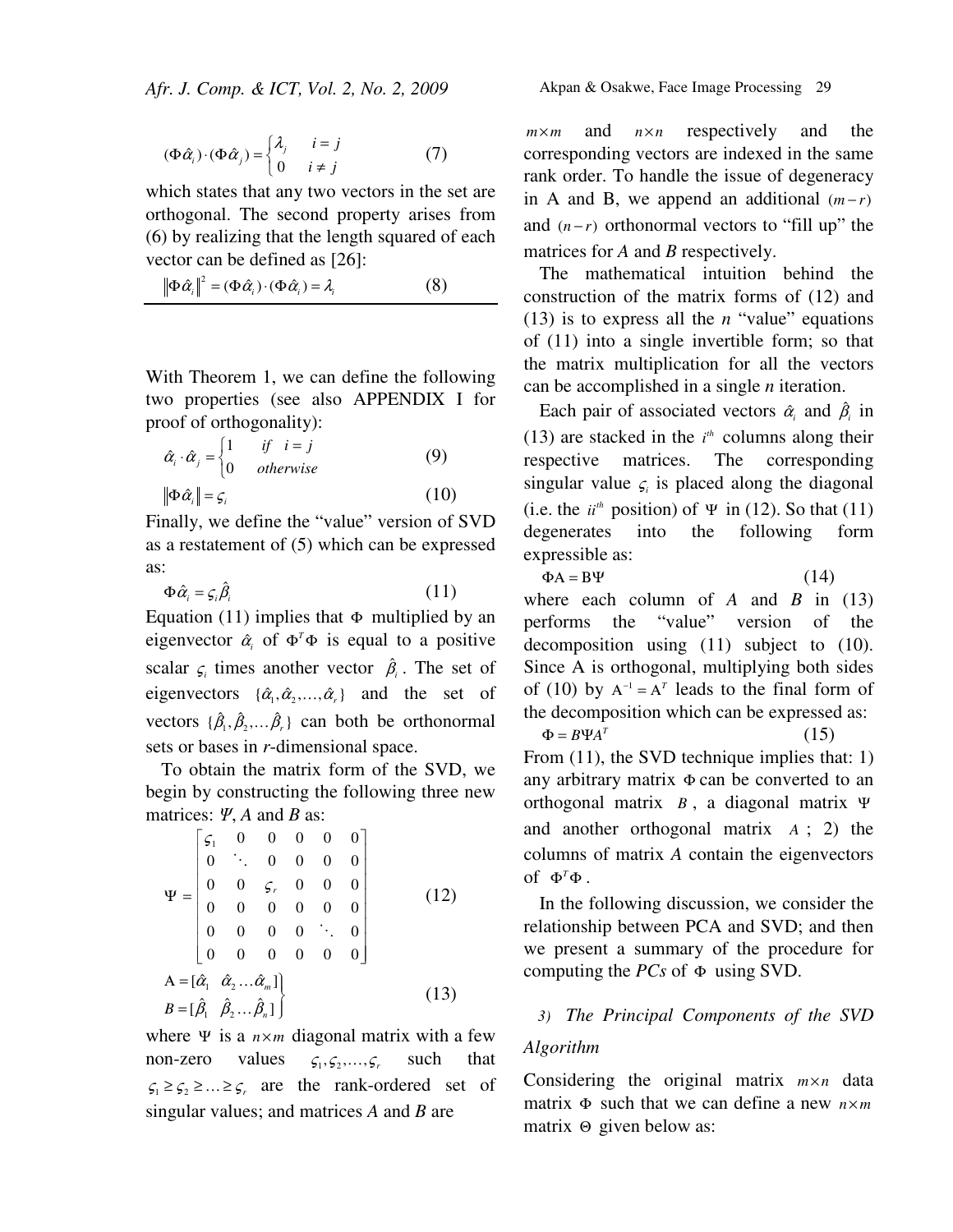$$
\Theta \equiv \frac{1}{\sqrt{n-1}} \Phi^T \tag{16}
$$

where each column of Θ has zero mean. To obtain the PCA using the SVD described above based on (15), it is necessary to first express (16) as a symmetric matrix  $\Theta^T \Theta$ which we express below as:

$$
\Theta^T \Theta = \left(\frac{1}{\sqrt{n-1}} \Phi^T\right)^T \left(\frac{1}{\sqrt{n-1}} \Phi^T\right) = \frac{1}{n-1} \Phi^{TT} \Phi^T
$$
  
So that  $\Theta^T \Theta = \frac{1}{n-1} \Phi \Phi^T = \Gamma_x$  (17)

where  $\Gamma_X$  (similar to  $C_E$  in (1) and (4)) is the covariance matrix of  $\Phi$ . From (15) and (17), it can be seen that  $A = \Phi^T$ ,  $B = 1/(n-1)$ and  $\Psi = \Phi$ . So that by computing the SVD of Θ , the columns of matrix *A*, as in (13), will give the eigenvectors of (17) that are the *PCs* of Φ presented following the discussion of the corollary below.

#### *Corollary 1:*

Consider two sets of measurements with zero means which can be expressed as [26]:

 $A = [\alpha_1, \alpha_2, \dots, \alpha_n]$  and  $B = [\beta_1, \beta_2, \dots, \beta_n]$ (18)

where the *n* denotes the numbers of trial measurements. The variance  $\zeta_A^2$  and  $\zeta_B^2$  of *A* and *B* can be defined separately as:

$$
\varsigma_A^2 = (1/n) \sum_{i=1}^n \alpha_i^2 \qquad and \qquad \varsigma_B^2 = (1/n) \sum_{i=1}^n \beta_i^2
$$
  
(19)

The covariance between A and B can be generalized as [26]:

$$
\varsigma^2_{AB} = \frac{1}{n} \sum_{i=1}^n \alpha_i \beta_i
$$

The covariance measures the degree of the linear relationship between the two variables A and B. A large positive value indicates positively correlated data while a large negative value denotes negatively correlated data. The absolute magnitude of the

Akpan & Osakwe, Face Image Processing30

covariance measures the degree of redundancy. Additionally properties of  $\zeta^2_{AB}$ are: 1)  $\zeta_{AB} = 0$ , if and only if *A* and *B* are uncorrelated; and 2)  $\zeta_{AB}^2 = \zeta_A^2$ , if  $A = B$ .

By converting *A* and *B* into corresponding row vectors as  $\phi_1 = [\alpha_1, \alpha_2, ..., \alpha_n]$  and  $\phi_2 = [\beta_1, \beta_2, ..., \beta_n]$  respectively; the covariance for the unbiased estimate can be expressed as the following dot product matrix computation:

$$
\varsigma_{\phi_1 \phi_2}^2 = \frac{1}{n-1} \phi_1 \phi_2^T
$$
 (20)

We collect the terms  $\phi_1$  and  $\phi_2$  in (20) with additional indexed row vectors  $\phi_3, \phi_4, ..., \phi_m$ appended to form a new  $m \times n$  matrix  $\Phi_{\tau}$ expressed as:

$$
\Phi_{\tau}=[\phi_{1},\phi_{2},\ldots,\phi_{m}]^{T}
$$

so that each row of  $\Phi$ <sub>r</sub> corresponds to all  $i^h$ measurements of a particular type while each column corresponds to a set of  $j^h$ measurements from one particular trial condition. Thus, the covariance matrix  $\Gamma_{\Phi_{\tau}}$ can be defined as:

$$
(\Gamma_{\Phi_{\tau}})_{i,j} = (1/n)\Phi_{\tau}\Phi_{\tau}^{T}
$$
 (21)

It should be note that the  $ij^{\mu}$  element of (21) is the dot product between the vectors of the  $i^{th}$ measurement type with the vector of the  $j<sup>th</sup>$ measurement type base on (20). We here some summarize the properties of  $\Gamma_{\Phi_{\tau}}$  in (21) as follows: 1)  $\Gamma_{\Phi_{\tau}}$  is a square symmetric  $m \times n$ matrix; 2) the diagonal terms of  $\Gamma_{\Phi_{\tau}}$  are the variance of particular measurement types; and 3) the off-diagonal terms of  $\Gamma_{\Phi_r}$  are the covariance between measurement types. Moreover,  $\Gamma_{\Phi_{\tau}}$  captures the correlations between all possible pairs of measurements where the correlation values reflect the noise and redundancy in the measurements data types.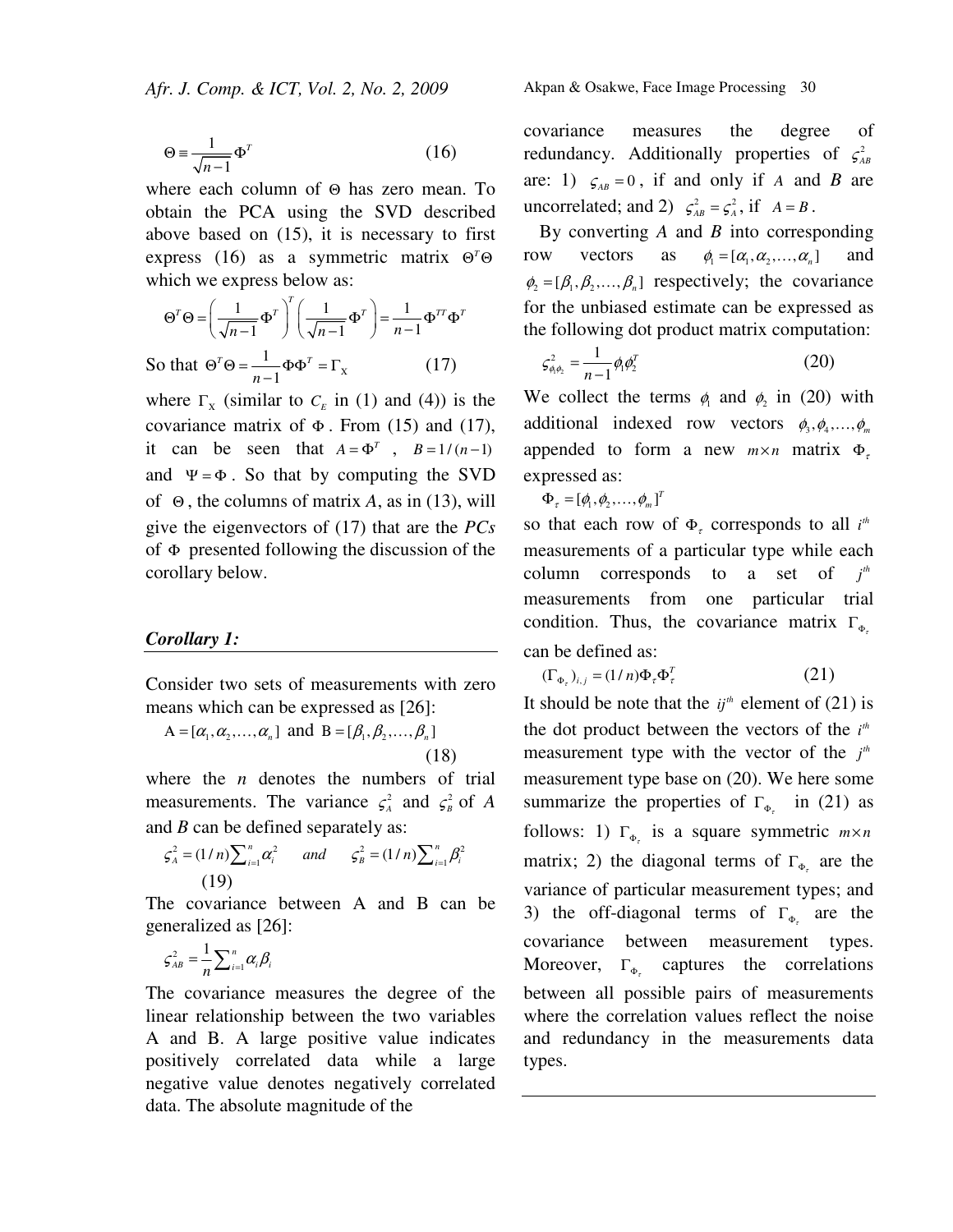As in (17),  $\Theta^T \Theta$  equals the covariance matrix of Φ and the principal components of  $\Phi$  are the eigenvectors of  $\Gamma_{\rm x}$ . . The computation of the SVD of Θ results in the eigenvectors of  $\Theta^T \Theta = \Gamma_X$  contained in the columns of matrix Α . This implies that: 1) the columns of Α are the principal components of  $\Phi$ ; 2) matrix A spans the row space of  $\Theta = (1/\sqrt{n-1}) \Phi^T$  and A must also span the column space of  $\Theta = (1/\sqrt{n-1}) \Phi^T$ ; 3) by symmetry the columns of Β produced by the SVD of  $(1/\sqrt{n-1})\Phi^T$  is also the principal components.

Finally, we summarize the SVD procedure for obtaining the  $PCs$  of  $\Phi$  as follows: 1) organize the  $m \times n$  data of matrix Φ, where *m* is the number of measurements types and *n* is the number of samples (measurement trial types); 2) subtract off the mean for each *m* measurement types; and 3) compute the SVD or the eigenvectors of the covariance matrix  $\Gamma_{\text{x}}$  .

# *B. The Formulation of the Eigenfaces Algorithm*

Eigenfaces are basically basis vectors for real faces and it is directly related to the Fourier analysis which reveals that the sum of weighted sinusoids at different frequencies can be recomposed back to the original signal. This implies that the sum of weighted eigenfaces can seamlessly reconstruct a specific face image.

To formulate the eigenfaces algorithm, we convert each face image to a vector Γ*<sup>n</sup>* of length  $N = \text{image}$  width (114 pixels) multiplied by image height (114 pixels) which forms the measurement data. To increase the information available for the known face images in the database, we use 10 samples of each of the 48 individuals as described in Section II-A above. Here we denote the face

image samples as "face space" of dimension *N*, so that the average face image in the face space can be computed as follows:

$$
\varphi = \frac{1}{M} \sum_{n=1}^{M} \Gamma_n \tag{22}
$$

where *M* is the number of face images in the face space.

The covariance matrix discussed in Section III-B is denoted here for the eigenfaces algorithm as  $C_E$  of dimension  $N$  (number of pixels in the face images) which is expressed here from [11] as:

$$
C_E = \frac{1}{M} \sum_{\eta=1}^{M} \Phi_{\eta} \Phi_{\eta}^T
$$
  
= 
$$
\frac{1}{M} \sum_{\eta=1}^{M} \begin{pmatrix} var(p_1) & \cdots & cov(p_1, p_N) \\ \vdots & \ddots & \vdots \\ cov(p_N, p_1) & \cdots & var(p_N) \end{pmatrix}_{\eta}
$$

So that 
$$
C_E = AA^T
$$
 (23)

where var and cov are the variance and covariance of their respective arguments (see Corollary 1 for details on variance and covariance);  $\Phi_n = \Gamma_n - \varphi_n$  is the difference between each face image under consideration and the average of the face images in the database;  $A = [\Phi_1, \Phi_2, ..., \Phi_M]$ ; and  $p_n$  is the pixel of face  $\eta$ . Thus the eigenfaces algorithm reduces to the evaluation of the eigenvalues of  $C_E$ , which can be computationally intensive due to the large value of *N*.

By using the data transformation properties provided by the PCA just described above, the *N*-dimensional covariance matrix (23) can be reduced to an *M*-dimensional matrix corresponding to the number of face images in the database. By constructing a new  $M \times M$ matrix *L* as follows:

$$
L = A^T A \tag{24}
$$

According to the PCA [26], since we have only *M* images; there will be only *M* nontrivial eigenvectors.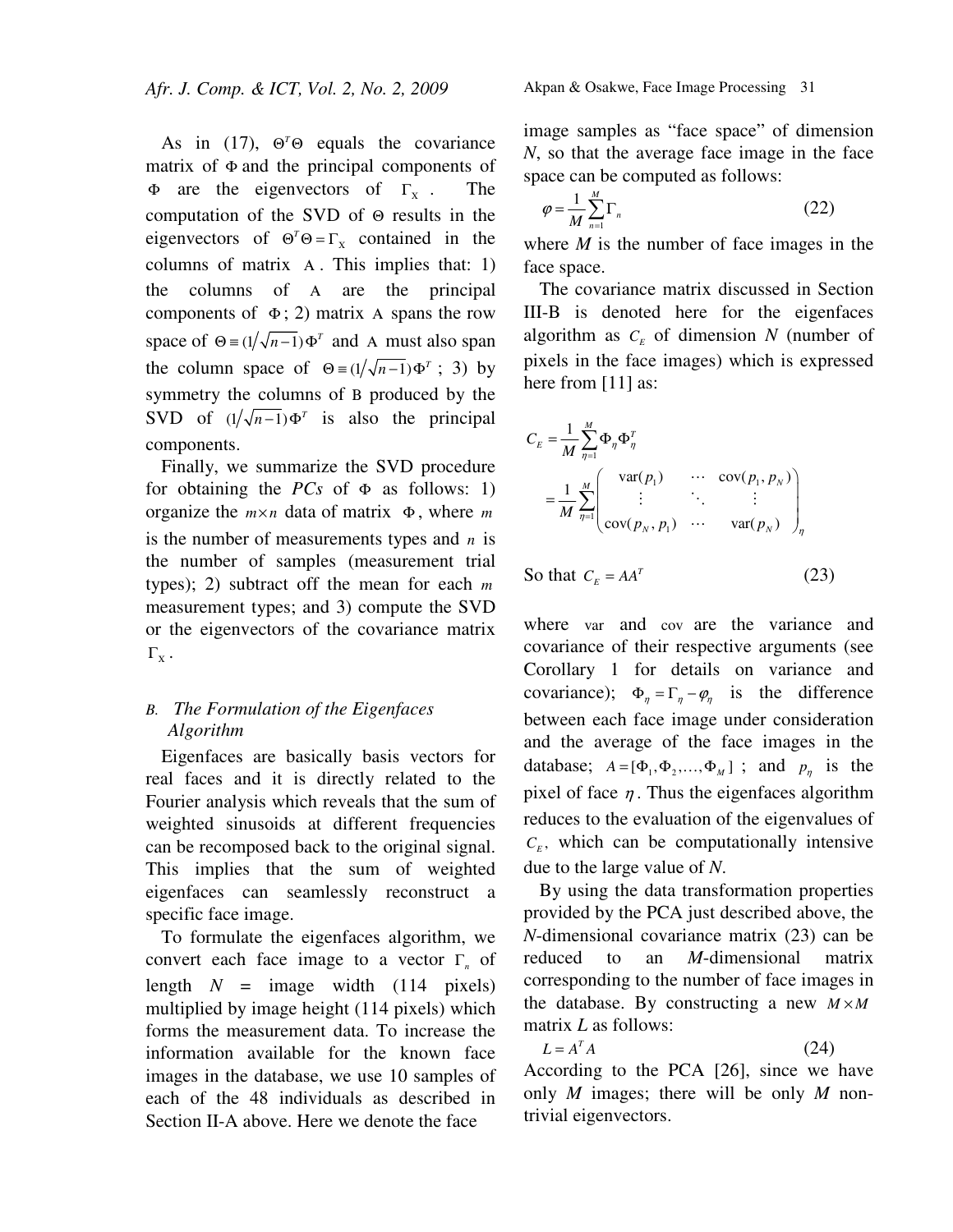### *Theorem 2:*

Suppose that we can define the right hand side of (24) as:

 $A^T A v_i = \mu_i v_i$ 

where  $\mu_i$  is scalar and  $\nu_i$  is an eigenvector of *L*. By multiplying both sides of  $A^T A v_i = \mu_i v_i$ by *A* , we obtain:

 $AA^T A v_i = \mu_i A v_i$ 

where  $Av_i$  are the eigenvalues of the covariance matrix  $A^T A$  (where  $A^T A = A A^T$ from theorem of APPENDIX II).

From Theorem 2, it is easy to see that *Av<sup>i</sup>* are eigenvalues of  $C_E$  by (23). So that we can use the  $M$  eigenvectors of  $L$  in  $(24)$  to form the *M* eigenvectors *u* of  $C_E$  as follows:

$$
u = \sum_{k=1}^{M} v_k \Phi_k \tag{25}
$$

Thus, *u* forms the eigenfaces basis which is a linearly independent basis set for the face space. It is evident that only  $M - k$  eigenfaces are needed to produce the complete basis for the face space to achieve a descent reconstruction of the original face image using on few eigenfaces  $(M')$ ; where *k* is the number of unique individuals in the database of known face images, and *M* ' corresponds to the vectors with the highest eigenvalues within the face space. These eigenfaces also represent the *PCs* of the face image samples.

## *Corollary 2:*

Consider a set of vectors representing the weight  $(w_p)$  and height  $(h_p)$  components of an individual which can be expressed as the dot product of two vectors as follows [11]:

$$
w_p = individual \cdot \overline{weight} h_p = individual \cdot \overline{height}
$$
 (26)

Projecting a given individual onto these vectors should yield the individual's weight and height components in other to obtain the closest match between the individual and the set of individuals available in the database of the face images.

To accomplish the face recognition task, we begin by subtracting and projecting the mean of all the face images in the database onto the face space. According to *Corollary 2*, this corresponds to the dot product of each face image with one of the eigenfaces; which can be combined as matrices to obtain the weight matrix *W* as follows [11]:

$$
W = \begin{pmatrix} w_{1,1} & \cdots & w_{1,\eta} \\ \vdots & \ddots & \vdots \\ w_{M,1} & \cdots & w_{M,\eta} \end{pmatrix}
$$
 (27)

where  $w_k = \mu_k (\Gamma_{new} - \varphi_n)$  and  $k = 1, 2, ..., M'$ .

In this way, the face image of the same individual can be mapped fairly close to one another in the face space; so that the face recognition problem further reduces to finding the minimum Euclidean distance  $\varepsilon_k$  between a face image point Ω*new* and the database point  $\Omega_k$  which can be expressed as follows (by noting from (27) that  $\Omega = [w_1, w_2, ..., w_M]^{T}$  ):

$$
\varepsilon_{k} = \sqrt{\|\Omega_{new} - \Omega_{k}\|^{2}}
$$
 (28)

The combination of the distribution in (28) and the PCA allows for dimensional reduction; where only the first several eigenfaces represent the majority information in the database and the computational complexities becomes significantly reduced.

As pointed out in [11], further verification on the decision to accept or reject the recognized face image can be achieved by considering the face space as an *N*dimensional sphere encompassing all the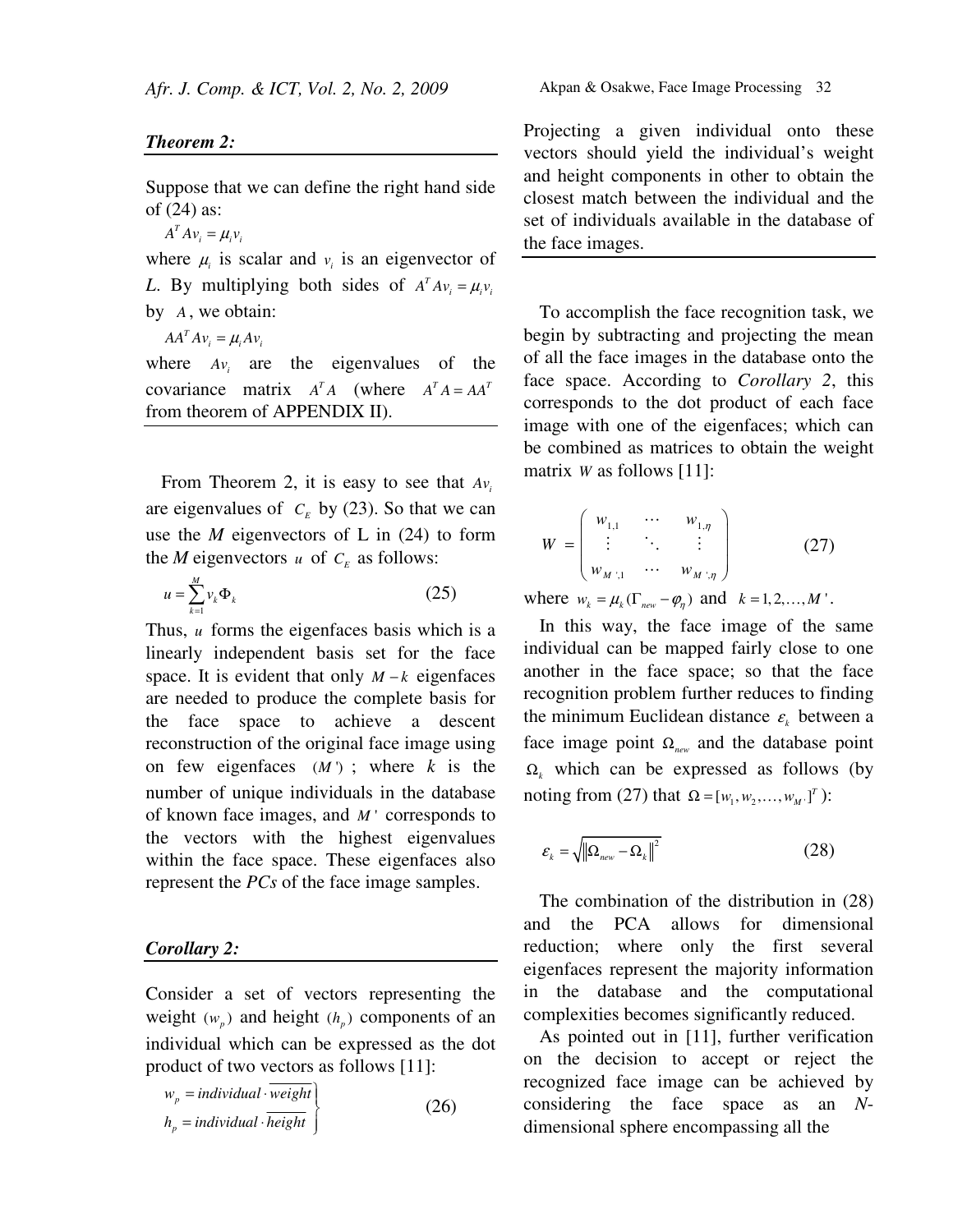weight vectors in the entire database; so that an approximate radius of the space should be half the distance between the furthest points in the sphere according to the following expression derived from (28):

$$
\theta_{threshold} = (1/2) \max\left(\varepsilon_k\right) \tag{29}
$$

To justify whether a new face lies within this radius, it is necessary to compute the reconstruction error  $\varepsilon$  between the face and its reconstruction using *M* eigenfaces as follows:

$$
\varepsilon_{recon} = \sqrt{\left\| \Phi_{face} - \Phi_{recon} \right\|^2}
$$
 (30)

where  $\Phi_{recon} = \sum_{\eta=1}^{M}$ *M*  $\Phi_{recon} = \sum_{\eta=1}^{M} w_{\eta} \mu_{\eta}$  is the reconstructed face image. If the face image projects fairly well onto the face space and follows the face image distribution, then the error should be small, i.e.  $\varepsilon_{recon} < \theta_{threshold}$  and can be compared with the  $\theta_{threshold}$  of the face images in the database. However, a non face image will always lie outside the radius of the face space (i.e.,  $\varepsilon_{recon} > \theta_{threshold}$ ) and the algorithm should terminate as there is no point for comparing  $\theta_{\text{threshold}}$  with the face images in the database.

Finally, the implementation of our eigenfaces algorithm based on an averaging technique where all weight vectors of a like individual within the database are averaged together. This creates a "face class" where an even smaller weight matrix represents the general faces of the entire system. When a new face image is introduced for recognition, the algorithm creates its weight vector by projecting the introduced face image (*INFI*) onto the face space. The *INFI* is then matched to the face class that minimizes the Euclidean distance based on the number of signature  $(num_{\rm sion})$  required to recognize the *INFI*.

For the present study, our database has a total of three hundred and sixty face images,

composed of thirty-six individuals with ten images each. The averaging technique thus yields a weight matrix with thirty-six vectors (thirty-six distinct face classes). Here we incorporate a face image counter  $(fim_{count})$ which increments if the image matches correctly its own face class or does not change if the minimum distance matches to a face class of another person.

## **IV.IMPLEMENTATION OF THE PCA AND EIGENFACES ALGORITHMS FOR INFI RECOGNITION**

The PCA and the face recognition algorithms in the present study is implemented in such a way that the user of the algorithm is prompted for the *INFI* identify as a numerical number between 1 and 480 which corresponds to the number of face images in the database. If any numerical value between 1 and 360 is supplied, the PCA and the face recognition algorithms are activated.

Initially, the principal components (*PCs*) of all the known 360 face images in the database were computed and stored in a database as *image2\_pca* (see TABLE I). The *PC* of the *INFI* is then computed and compared with the 360 known face image *PCs* in the database. If the *PC* of the *INFI* (shown in the upper segment of Fig.  $5$  (a), (b), (c), (d), (e) and (f)) corresponds to any *PC* in the *PC* database; the corresponding face image and name of the *INFI* are displayed as shown in the middle segment of Fig.  $5$  (a), (b), (c), (d), (e) and (f). However, if there is no corresponding *PC* for the *INFI* in the *PC* database, the comments shown in the middle part of Fig. 6 (a) and (b) are displayed (instead of Fig. 5) indicating non-existence of such face image in the database.

Similarly, the 360 face image sample were converted to *M*-dimensional matrices and stored in the database of known face images as *image1\_facedb* (see TABLE II). The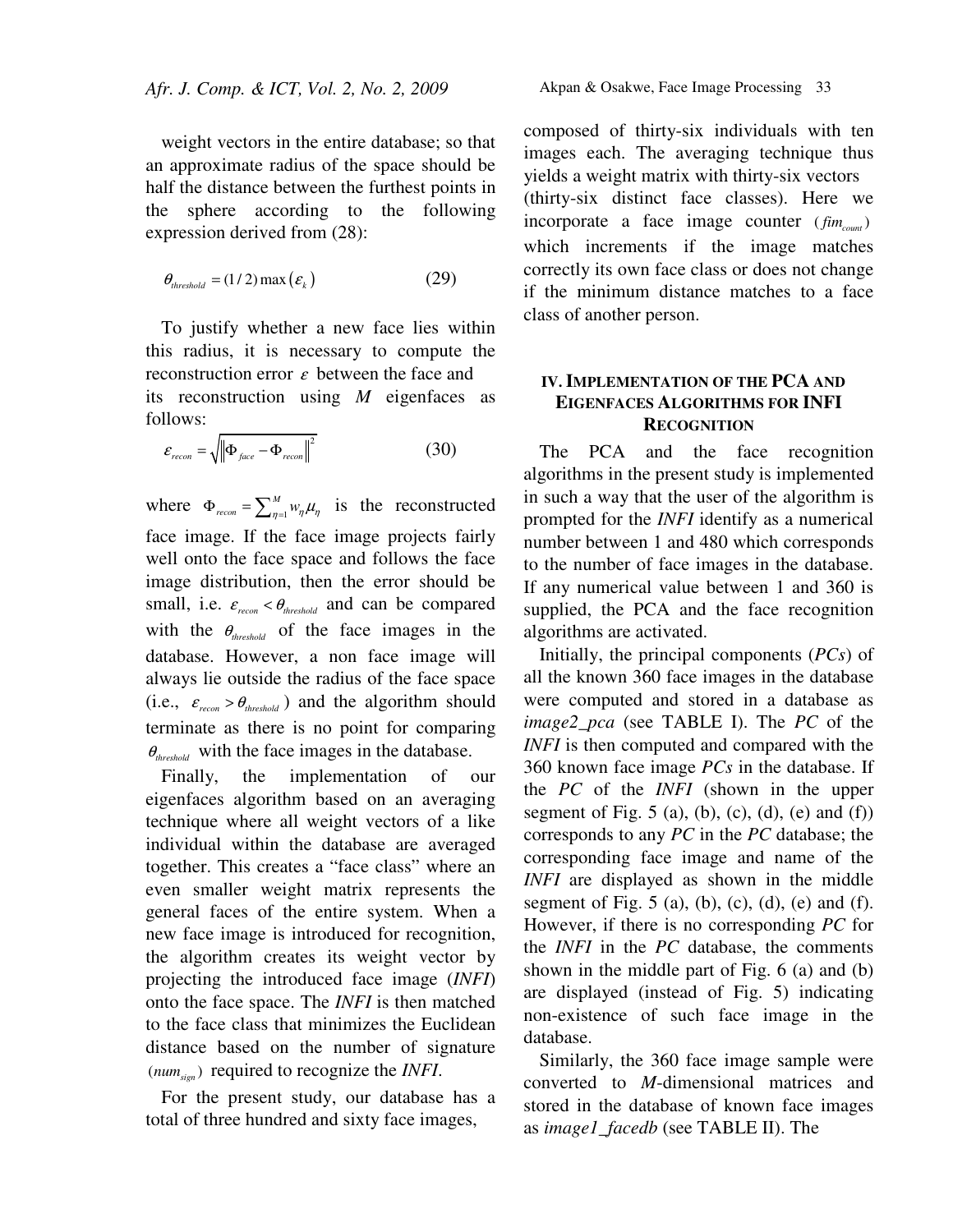

Fig. 5. The results obtained when the incoming face image (INFI) with known identity is recognized by both the PCA and the eigenfaces algorithms with their respective names.

eigenfaces algorithm is then evaluated for the *INFI* with  $num_{sign} = 30$ , projected and compared

to the face space. If  $\varepsilon_{recon} < \theta_{threshold}$ , the *INFI* is compare to the available face images in the database in terms of the projected matrices on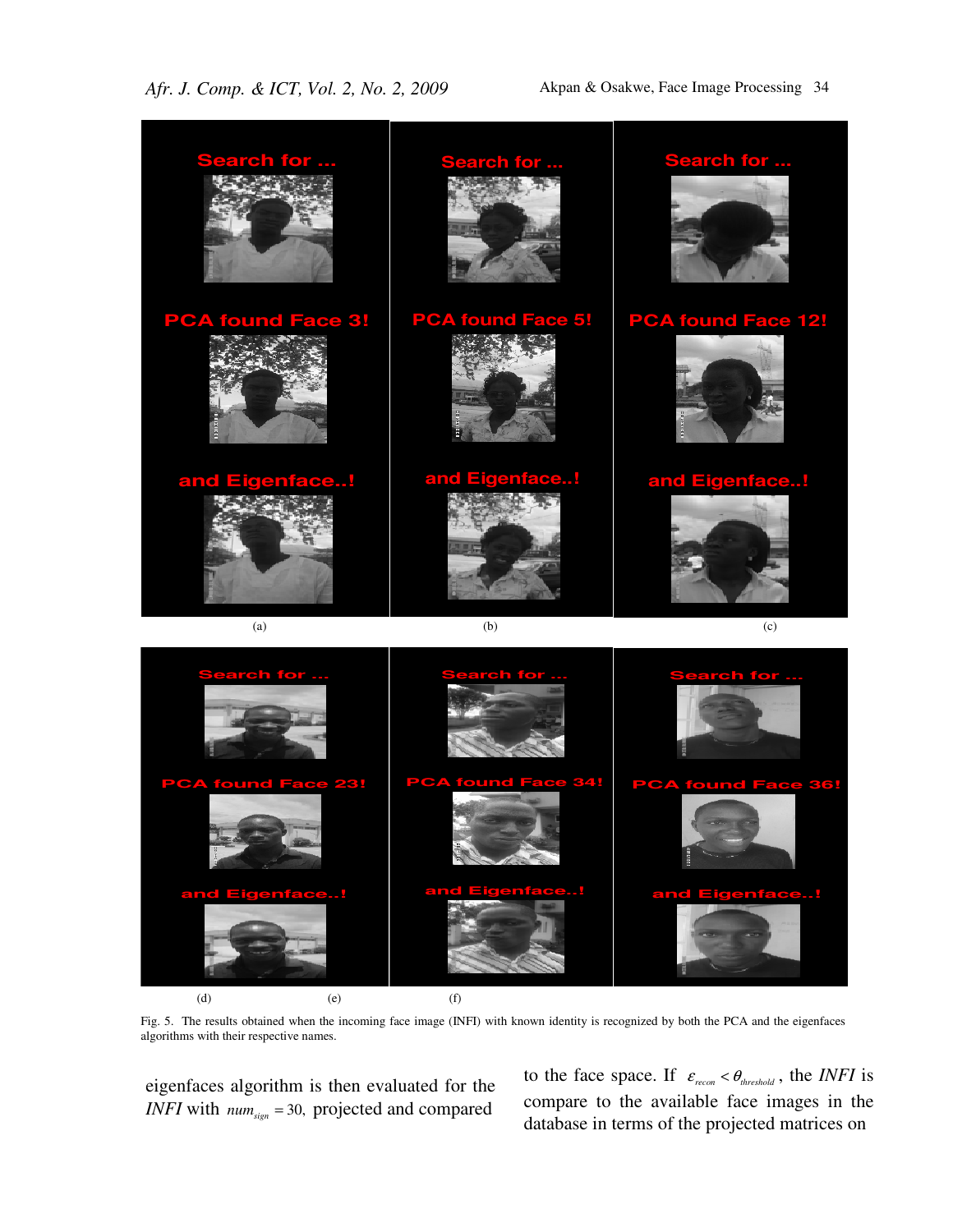

Fig. 6. The result obtained when the incoming face image (INFI) with known identity is not part of the known face images in the database.



Fig. 7. The result for invalid face image identity.

the face space; and the first  $f_{im_{count}} = 10$  highest eigenvalues that matches the *INFI* is selected to represent the *INFI* as shown in the lower segment of Fig.  $5$  (a), (b), (c), (d), (e) and (f). On the other hand if  $\varepsilon_{recon} > \theta_{threshold}$ , it implies that the *INFI* is not available and there should be no need for comparison with face image samples in the database; and consequently the comments in the lower part of Fig. 6 (a) and (b) are displayed.

The comments shown in the middle and lower segments were obtained for *INFI* with

numerical values ranging between 361 and 480 which correspond to the 120 test face images (i.e., the last 25 % of the 480 face image samples) However, when numerical values outside the ranges 1 to 480 are used, the proposed algorithm responds with the comments shown in Fig. 7 and terminates automatically.

Because the PCA and the image processing algorithms are computationally intensive, the pre-computed values of the *PCs* and preprocessed face images *(PPFIs)* are loaded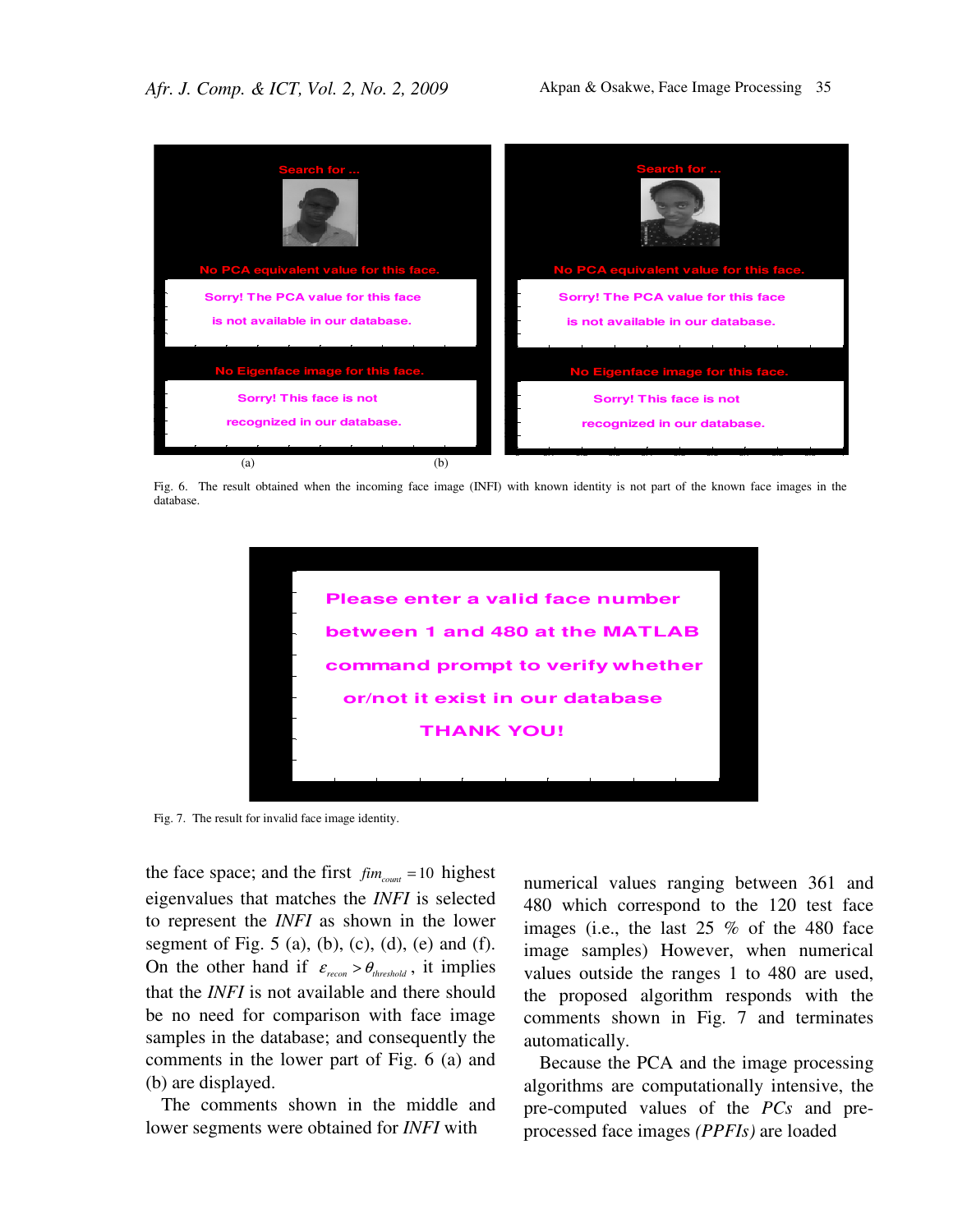only once; so that only the values of *PC* and pre-processing of the *INFI* is computed at all future instances. In this way, the comparison, identification and recognition process is enhanced in terms of speed; which suggest a possibility for real-time online implementation of our proposed technique.

#### **V. CONCLUSION AND RECOMMENDATION**

The variational properties of face images have been investigated based on numerical analysis. On the basis of the analysis, two algorithms: the principal component analysis and the eigenfaces algorithms have been proposed for efficient and enhanced optimal face recognition. These algorithms have been tested and validated with 360 known image face samples stored in a database and 120 unknown face image samples that werther part of the database of known face images.

The performance of the proposed algorithms on 480 face image samples taken under varying angular positions and mostly under low light intensity conditions demonstrates the efficiency and adaptability of the proposed algorithms in critical and unprecedented situations. The implementation technique demonstrated in this work based on face image identity (i.e. the prompted numerical values) could be likened to bank account, identity card or passport numbers as a means of personal identification to checkmate crimes and fraudulent activities. However, a valid identity number only does not guarantee recognition if the face is not recognized.

The speed and accuracy of the proposed algorithms, based on the implementation strategy, show that it could be adapted for online face analysis and recognition in real-time. Further work could be on the parallel implementation of the proposed algorithms on real-time embedded reconfigurable computing machines such as field programmable gate

arrays (FPGAs) or complex programmable logic devices (CPLDs) with real-time camera interfaced for on-line face analysis and recognition systems design.

#### APPENDIX I

*Theore Theorem:* The inverse of an orthogonal matrix is its transpose

*Proof:* 

Let  $A = [a_1 \ a_2 \dots a_n]$  be an  $m \times n$  orthogonal matrix, where  $a_i$  is the  $i^h$  column vector. The  $i j<sup>th</sup>$  element of  $A<sup>T</sup>A$  is expressed as

$$
(\mathbf{A}^{\mathbf{T}}\mathbf{A})_{ij} = \mathbf{a}_i^{\mathbf{T}}\mathbf{a}_j = \begin{cases} 1 & \text{if } i = j \\ 0 & \text{otherwise} \end{cases}
$$

Therefore, because  $A^T A = I$ , where I is an identity matrix; it follows that  $A^{-1} = A^{T}$ .

### APPENDIX II

*Theorem:* **For any matrix <b>A**, **A**<sup>T</sup>**A** and **AA**<sup>T</sup> are symmetric.

*Proof:* 

$$
(\mathbf{A}\mathbf{A}^{\mathrm{T}})^{\mathrm{T}} = \mathbf{A}^{\mathrm{T}\mathrm{T}}\mathbf{A}^{\mathrm{T}} = \mathbf{A}\mathbf{A}^{\mathrm{T}}
$$

$$
(\mathbf{A}^{\mathrm{T}}\mathbf{A})^{\mathrm{T}} = \mathbf{A}^{\mathrm{T}}\mathbf{A}^{\mathrm{T}\mathrm{T}} = \mathbf{A}^{\mathrm{T}}\mathbf{A}
$$

The equality of quantities in the above two expressions with their transpose completes this proof.

#### APPENDIX III

*Theorem:* A matrix is symmetric if and only if it is orthogonally diagonalizable. *Proof:* 

If **A** is orthogonally diagonalizable, then **A** is symmetric. By hypothesis, orthogonally diagonalizable implies that there exist some matrix **E** such that  $A = EDE^{T}$ , where **D** is a diagonal matrix and **E** is some special matrix which diagonalizes  $A$ . So that  $A<sup>T</sup>$  can be computes as follows:

 $A<sup>T</sup> = (EDE<sup>T</sup>)<sup>T</sup> = E<sup>TT</sup>D<sup>T</sup>E<sup>T</sup> = EDE<sup>T</sup> = A$ 

It is evident that if **A** is orthogonally diagonalizable, it must also be symmetric.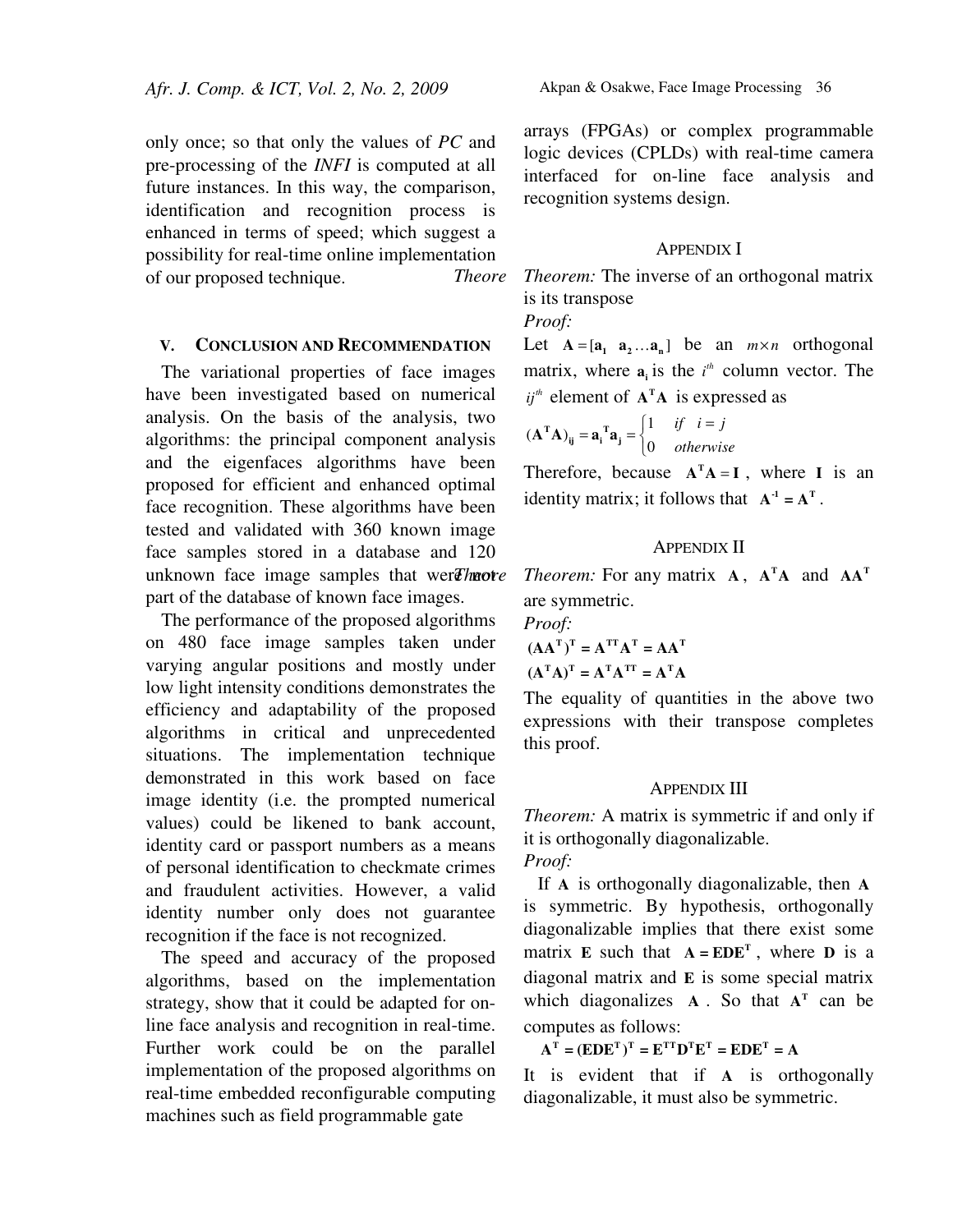## APPENDIX IV

*Theorem:* A symmetric matrix is diagonalized by a matrix of its orthonormal eigenvectors. *Proof:* 

Let A be a square  $n \times n$  matrix with associated eigenvectors  ${e_1, e_2, ..., e_n}$ . Let  $E = {e_1, e_2, ..., e_n}$  where the *i*<sup>th</sup> column of **E** is the eigenvector  $\mathbf{e}_i$ . This theorem asserts that there exists a diagonal matrix *D* where  $A = EDE^{T}$ .

This theorem is an extension of APPENDIX III. It provides a prescription of how to find the matrix **E** , the "diagonalizer" for a symmetric matrix. This theorem emphasizes that the diagonalizer is in fact a matrix of the original matrix's eigenvectors. The proof is in two parts.

For the first part, let **A** be some matrix, not necessary symmetric, having independent eigenvectors (i.e. no degeneracy). Furthermore, let  $\mathbf{E} = \{\mathbf{e}_1, \mathbf{e}_2, \dots, \mathbf{e}_n\}$  be the matrix of eigenvectors placed in the columns. Let **D** be a diagonal matrix where the  $i<sup>th</sup>$  eigenvalue is placed in the  $ii<sup>th</sup>$  position. The proof is to show that  $AE = ED$ .

 $AE = [Ae_1, Ae_2, ..., Ae_n]$  $ED = [\lambda_1 e_1, \lambda_2 e_2, \dots, \lambda_n e_n]$ 

Evidently, if  $AE = ED$ , then  $Ae_i = \lambda_i e_i$ ,  $\forall i$ . This equation is the definition of the eigenvalue equation. Therefore, it must be that  $AE = ED$ . Using the result of APPENDIX III, it is easy to see that  $A = (EDE)^{-1}$ .

The second part, let  $\lambda_1$  and  $\lambda_2$  be distinct eigenvalues for eigenvectors  $e_1$  and  $e_2$ ; so that

$$
\lambda_1 \mathbf{e}_1 \cdot \mathbf{e}_2 = (\lambda_1 \mathbf{e}_1)^T \mathbf{e}_2 = (\mathbf{A} \mathbf{e}_1)^T \mathbf{e}_2 = \mathbf{e}_1^T \mathbf{A}^T \mathbf{e}_2
$$
  
=  $\mathbf{e}_1^T \mathbf{A} \mathbf{e}_2 = \mathbf{e}_1^T (\lambda_2 \mathbf{e}_2)$   

$$
\therefore \lambda_1 \mathbf{e}_1 \cdot \mathbf{e}_2 = \lambda_2 \mathbf{e}_1 \cdot \mathbf{e}_2
$$

Equating the last equation gives  $(\lambda_1 - \lambda_2)$ **e**<sub>1</sub> · **e**<sub>2</sub> = **0** . Since we have conjectured that the eigenvalues are in fact

unique, it must be the case that  $\mathbf{e}_1 \cdot \mathbf{e}_2 = \mathbf{0}$ . Therefore, the eigenvectors of a symmetric matrix are orthogonal.

Following our original postulate that **A** is a symmetric matrix and by the second part of the proof, it can be seen that the eigenvectors of **A** are al orthonormal (we choose the eigenvectors to be normalized). This means that **E** is an orthogonal matrix, and by APPENDIX I,  $\mathbf{E}^T = \mathbf{E}^{-1}$ ; so that we can express the final result as  $A = (EDE)^{-T}$ . Thus, a symmetric matrix is diagonalized by a matrix of its eigenvectors.

In the first part, we see that any matrix can be orthogonally diagonalized if and only if the matrix's eigenvectors are linearly independent. In the second part, it has been seen that a symmetric matrix has the special property that all of its eigenvectors are not just linearly dependent but also orthogonal; and thus, completing the proof.

#### **ACKNOWLEDGMENT**

The authors wish to thank the students of The Federal University of Petroleum Resources, Effurun, Delta State, Nigeria, whose photographs form the database, for accepting to be part of this work.

#### **REFERENCES**

[1] S. Haykin and B. Veen. *Signals and Systems*. U.S.A.: John Wiley & Sons, Inc, 1999.

[2] K. A. Jain. *Fundamentals of Digital Image Processing*. U. S. A.: Prentice–Hall International Inc, 1998.

[3] B. Porat. *A Course in Digital Signal Processing*. U. S. A.: John Wiley & Sons, Inc., 1997.

[4] C. B. Rorabaugh. *DSP Primer: In-dept Coverage for Singular Result.*, New York. U.S.A.: McGraw-Hill, New York, 1999.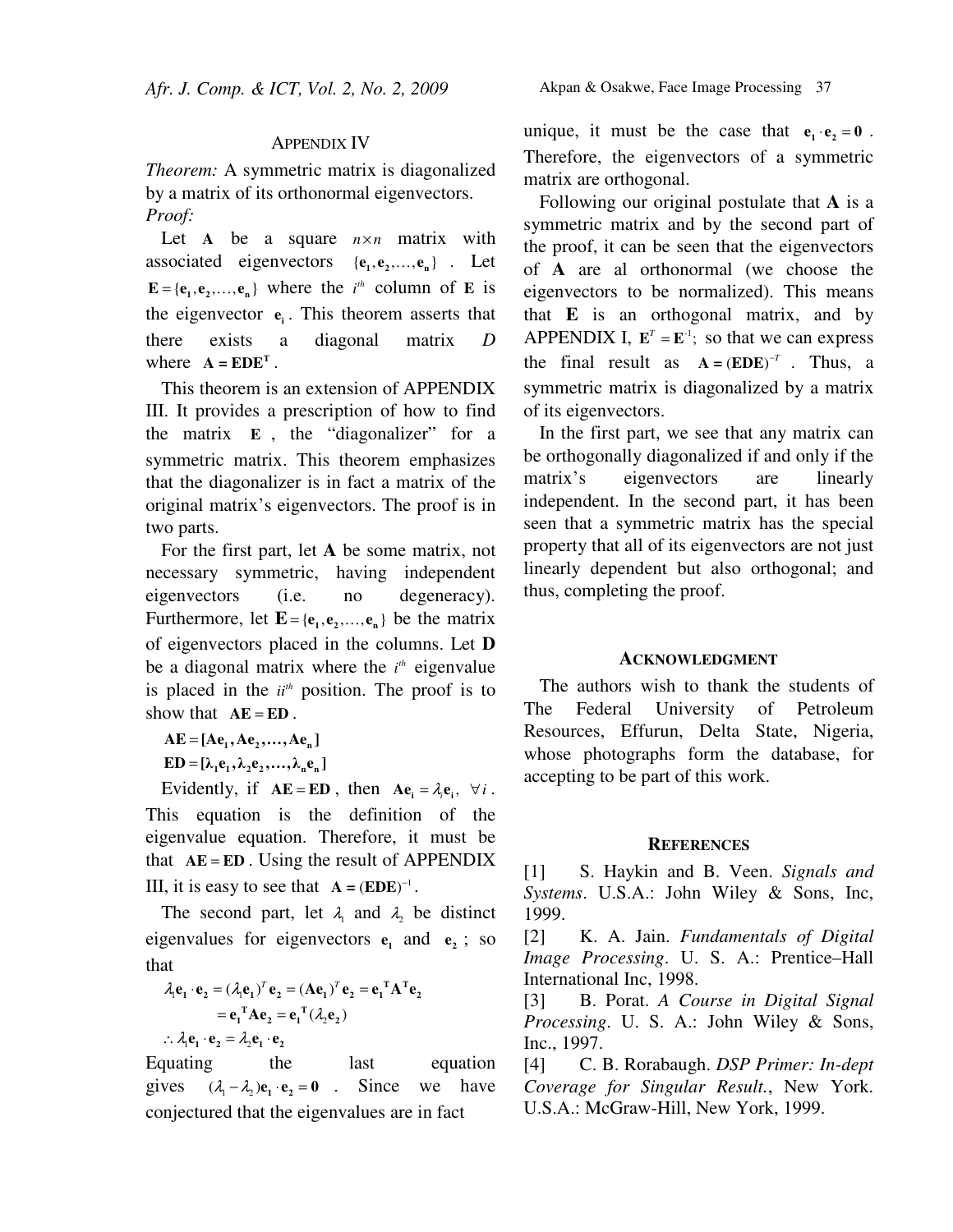[5] K. Rumiana, B. Ani, B. Ditchko and G. Veselin. "Basic Components in Optical Character Recognition (OCR) Systems. Experimental Analysis on old Bulgarian Character Recognition," *Academic Open Internet Journal*, vol. 5, 2000. [Online]. Available: www.acadjournal.com.

[6] Source Signal Imaging Inc. (2008). EMSE Suite Module Software Specifications: Image Processor & Image Processing Toolkit. [Online].

Available:http://www.sourcesignal.com/image proc.html

[7] J. Wu, W. A. P. Smith and E. R. Hancock (2009), "Facial gender classification using shape from shading," *Image and Vision Computing*, doi:

10.1016/j.imavis.2009.09.003. (Article in Press).

[8] G. C. Littlewort, M. S. Bartlett and K. Lee, "Automatic coding of facial expressions displayed during posed and genuine pain," *Image and Vision Computing*, vol. 27, pp. 1797 – 1803, 2009.

[9] S. Lucey, Y. Wang, M. Cox, M. Sridharan and J. F. Cohn, "Efficient constrained local model fitting for non-rigid face alignment," *Image and Vision Computing*, vol. 27, pp. 1804 – 1813, 2009.

[10] L. I. Smith. (Feb. 26, 2002). A Tutorial on Principal Component Analysis. *Technical Report*, [Online]. Available: http://www.cs.otago.ac.nz/cosc453/student\_tut orials/principal\_components.pdf

[11] M. Robinson, M. Escarra, J. Krueger and D. Kochelek (2009). Face Recognition using Eigenfaces. *Course Number: ELEC 301*, CONNEXIONS, Rice University, Houston, Texas. [Online]. Available: http://cnx.org/content/col10254/1.2/

[12] D. J. Duh, J. H. Jeng and S. Y. Chen, "DCT based simple classification scheme for fractal image compression," *Image and Vision Computing*, vol. 23, pp. 1115 – 1121, 2005.

[13] N. Chen, K. Chung and J. Hung, "Novel fractal encoding algorithm using normalized one-norm and kick-out condition,"

*Image and Vision Computing,* (2009), doi:10.1016/j.imavis.2009.08.007. (Article in Press).

[14] P. K. Yalamanchili and B. D. Paladugu. (2007). *Comparative Study of Face Recognition Algorithms*. Final Project, ECE847: Digital Image Processing, Department of Electrical Engineering, Clemson University, South Carolina, U. S. A. [Online]. Available: http://www.ces.clemson.edu/~stb/ece847/fall2 007/projects/face%20recognition.pdf

[15] P. N. Belhunmeur, J. P. Hespanha and D. J. Kriegman, "Eigenfaces vs. Fisherfaces: recognition using class specific linear projection," *IEEE Trans. Pattern Annalysis and Machine Intelligence,* vol. 19, no. 7, pp. 711-720, 1997.

[16] J. Choi, S. Lee, C. Lee and J. Yi, A real-time face recognition system using multiple mean faces and dual mode fisherfaces*, IEEE International Symposium on Industrial Electronics (ISIE 2001)*, pp. 1686 – 1689, 2001.

[17] A. E. Jacquin, "Image coding based on a fractal theory of iterated contractive image transformations," *IEEE Trans. Image Process*, vol. 1, no. 1, pp. 18 – 30, 1992.

[18] T. K. Truong, J. H. Jeng, I. S. Reed, P. C. Lee and A. Q. Li, "A fast encoding algorithm for fractal image compression using the DCT inner product," *IEEE Trans. Image Process*, vol. 4, no. 4, pp. 529 – 535, 2000.

[19] R. Distasi, M. Nappi and D. Riccio, "A range/domain approximation error-based approach for fractal image compression," *IEEE Trans. Image Process*, vol. 15, no.1, pp. 89 – 97, 2006.

[20] H. Bae and S. Kim, "Real-time face detection and recognition using hybridinformation extracted from face space and facial features," Image and Vision Computing, vol. 23, pp. 1181 – 1191, 2005.

[21] M. Turk and A. Pentland, "Eigenfaces" for recognition," *Journal of Cognitive Neurosicence*, vol. 3, no. 1, pp. 71 – 86, 1991.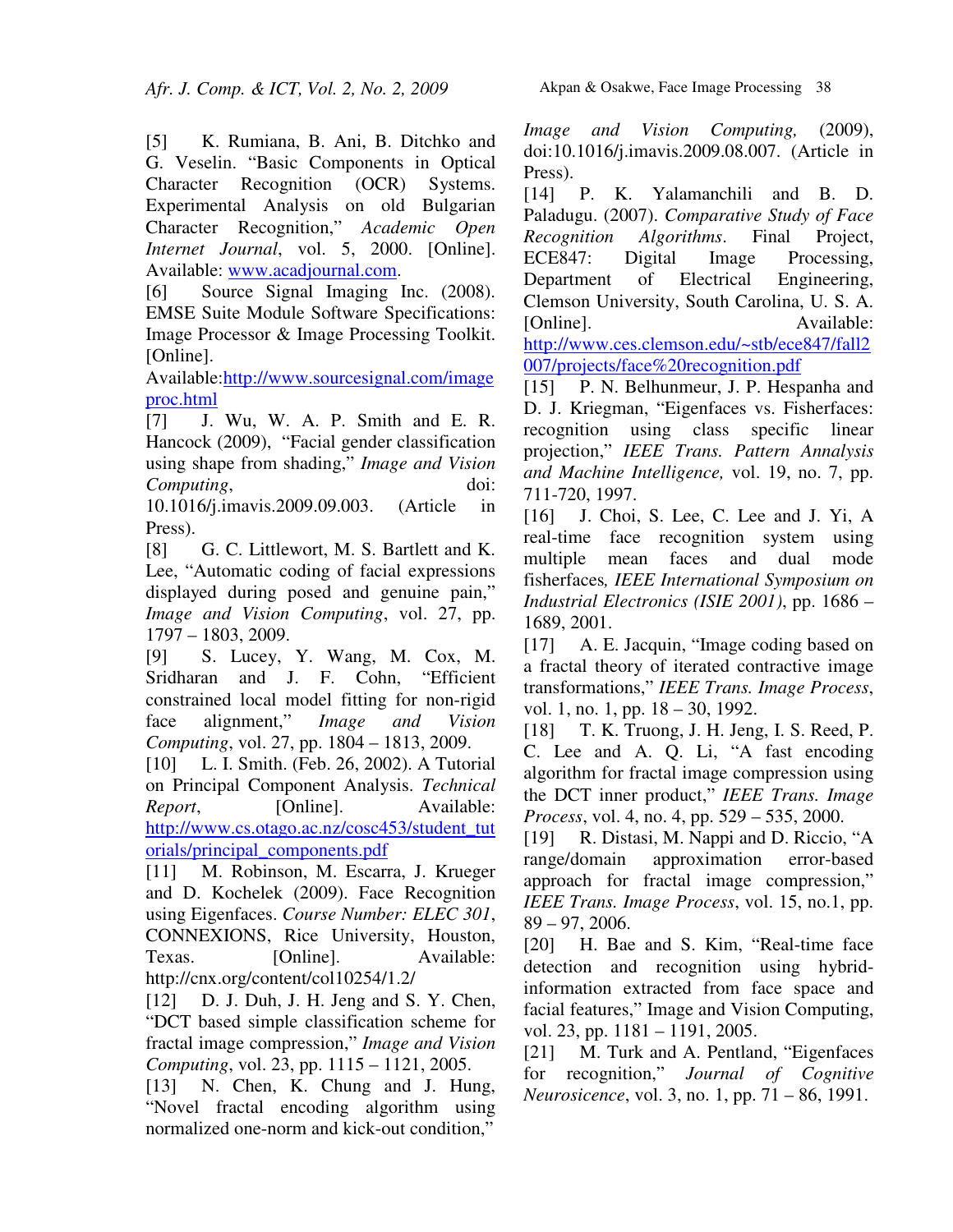*Afr. J. Comp. & ICT, Vol. 2, No. 2, 2009* 

[22] M. A. Turk and A. P. Pentland, "Face recognition using eigenfaces," IEEE Computer Society Conference on Computer Vision and Pattern Recognition, pp. 586 – 591, 1991.

[23] Samsun Opto-Electronics Co. Ltd. www.samsungcamera.com

[24] The MathWorks Inc., MATLAB 2009a, http://www.mathworks.com, 3 Maple Drive, California, U. S. A.

> **Vincent Andrew Akpan** (M'08) received his B.Sc. in Physics from The Delta State University (DELSU), Abraka, Nigeria in 1997 and his M.Tech. in Electronic Measurement & Instrumentation from The

Federal University of Technology (FUTA), Akure, Nigeria in 2003.

Between 1998 and 2004, he was a Graduate Assistant with the Department of Physics, DELSU. Since 2004 he has been an Assistant Lecturer with the Department of Physics Electronics, FUTA. He is currently on a PhD leave at the Aristotle University of Thessaloniki, Greece. He is the coauthored of a book; and has authored or co-authored more than 20 articles in refereed conference proceedings and journals as well as 7 advanced technical reports (on-line). He is interested in learning about the application of artificial intelligence to totally-integrated industrial network control systems and signal processing  $\&$  image recognition systems design.

Mr. Akpan is a member of The IEEE, USA; The IET, UK; and The IOP, UK. He is one of the two Nigerian recipients of the 2005/2006 Bilateral Educational Agreement scholarship between The Federal Government of Nigeria and The Greek State Scholarships Foundation

Akpan & Osakwe, Face Image Processing39

[25] Wikipedia, the free encyclopedia (Oct. 13, 2009). Principal component analysis, [Online]. Available: http://en.wikipedia.org/wiki/Principal\_compo nent\_analysis [26] D. Lay, *Linear Algebra and It's Applications*. New York: Adison-Wesley, 2000. [27] T. Will, Introduction to the Singular Value Decomposition (1999), www.davidson.edu/academic/math/will/svd/in

(IKY) for a Ph.D programme tenable in Greece.



dex.html.

**Reginald A. O. Osakwe** received his B.Sc. degree in Physics from the University of Lagos, Nigeria in 1979; his M.Sc. in solid state Physics from the Purdue University, West Lafayette, Indiana, U.S.A. in 1984; and his Ph.D in electronics

from the University of Ibadan, Nigeria in 1995.

Between 1991 and 2007, he was a lecturer with the Department of Physics, Delta State University, Abraka, Nigeria. Since 2007 he has been with the Department of Physics, Federal University of Petroleum Resources, Effurun, Delta State, Nigeria where he is currently a Senior Lecturer. During the periods 1998 – 2009 he has been a visiting lecturer to the Shell Intensive Training Programme (SITP), Warri, Delta State under the Shell Petroleum Development Company (SPDC) of Nigeria. His research interests are on microprocessor architecture, embedded computer systems, chaotic dynamics, and image and signal processing systems.